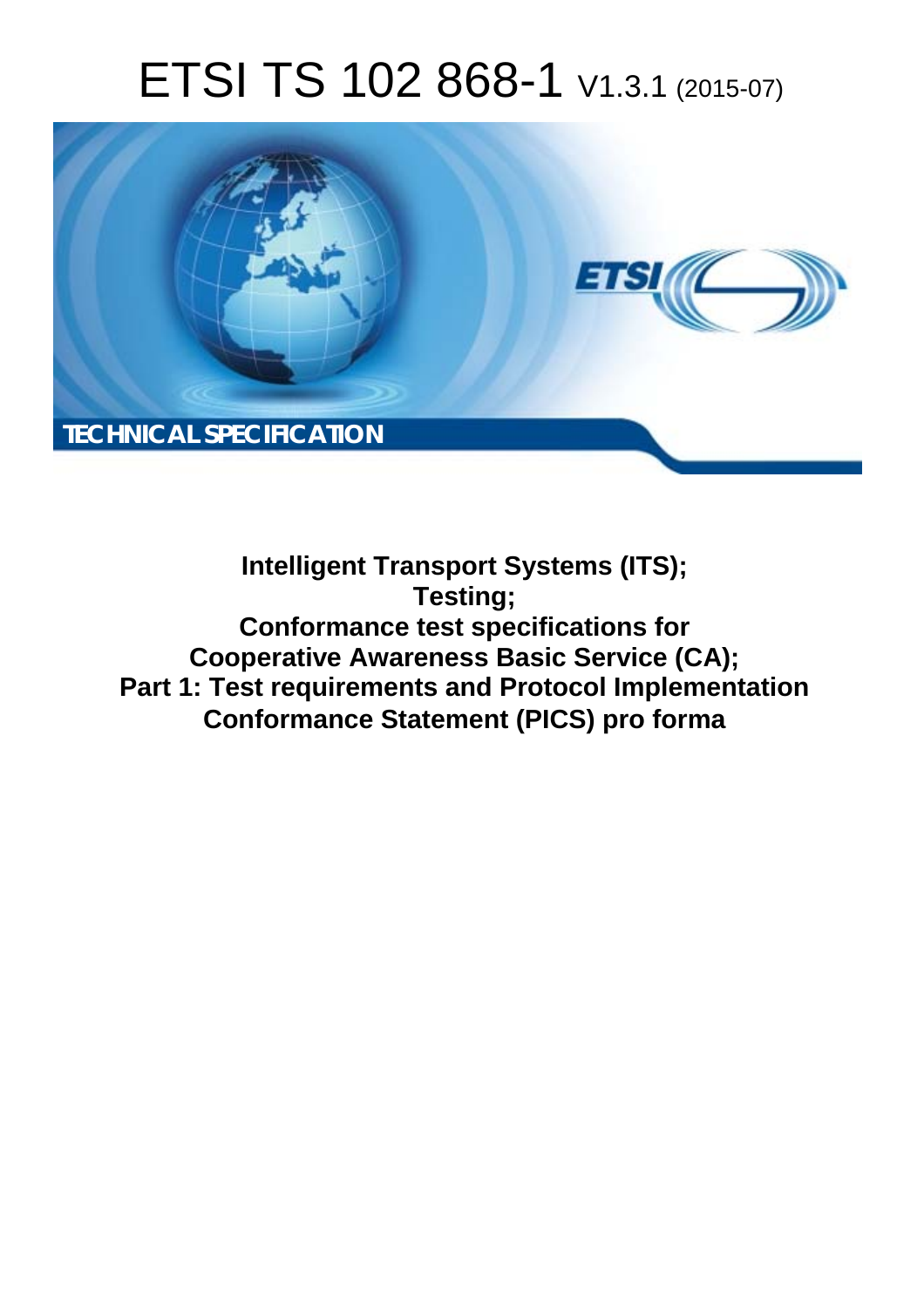Reference RTS/ITS-00152

Keywords

ITS, PICS, testing

#### *ETSI*

#### 650 Route des Lucioles F-06921 Sophia Antipolis Cedex - FRANCE

Tel.: +33 4 92 94 42 00 Fax: +33 4 93 65 47 16

Siret N° 348 623 562 00017 - NAF 742 C Association à but non lucratif enregistrée à la Sous-Préfecture de Grasse (06) N° 7803/88

#### *Important notice*

The present document can be downloaded from: <http://www.etsi.org/standards-search>

The present document may be made available in electronic versions and/or in print. The content of any electronic and/or print versions of the present document shall not be modified without the prior written authorization of ETSI. In case of any existing or perceived difference in contents between such versions and/or in print, the only prevailing document is the print of the Portable Document Format (PDF) version kept on a specific network drive within ETSI Secretariat.

Users of the present document should be aware that the document may be subject to revision or change of status. Information on the current status of this and other ETSI documents is available at <http://portal.etsi.org/tb/status/status.asp>

If you find errors in the present document, please send your comment to one of the following services: <https://portal.etsi.org/People/CommiteeSupportStaff.aspx>

#### *Copyright Notification*

No part may be reproduced or utilized in any form or by any means, electronic or mechanical, including photocopying and microfilm except as authorized by written permission of ETSI.

The content of the PDF version shall not be modified without the written authorization of ETSI. The copyright and the foregoing restriction extend to reproduction in all media.

> © European Telecommunications Standards Institute 2015. All rights reserved.

**DECT**TM, **PLUGTESTS**TM, **UMTS**TM and the ETSI logo are Trade Marks of ETSI registered for the benefit of its Members. **3GPP**TM and **LTE**™ are Trade Marks of ETSI registered for the benefit of its Members and of the 3GPP Organizational Partners.

**GSM**® and the GSM logo are Trade Marks registered and owned by the GSM Association.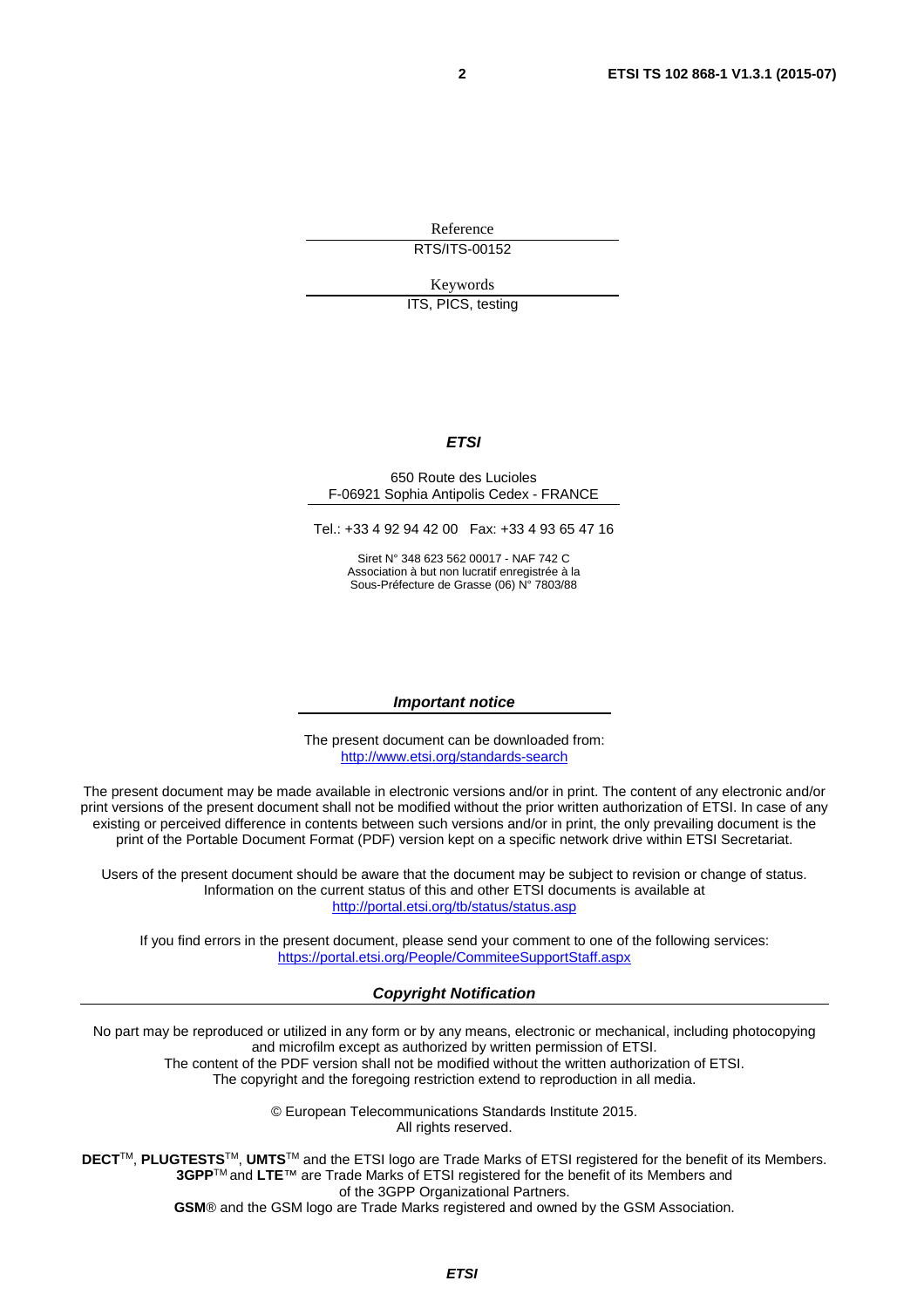# Contents

| 1                                                                  |  |
|--------------------------------------------------------------------|--|
| 2<br>2.1<br>2.2                                                    |  |
| 3<br>3.1<br>3.2                                                    |  |
| $\overline{4}$                                                     |  |
|                                                                    |  |
| A.1                                                                |  |
| A.2<br>A.2.1<br>A.2.2<br>A.2.3                                     |  |
| A.3<br>A.3.1<br>A.3.2<br>A.3.3<br>A.3.4<br>A.3.5<br>A.3.6<br>A.3.7 |  |
| A.4                                                                |  |
| A.5                                                                |  |
| A.6<br>A.6.1<br>A.6.2<br>A.6.3<br>A.6.4<br>A.6.5<br>A.6.6          |  |
| A.6.7<br>A.6.7.1                                                   |  |
| A.6.8                                                              |  |
|                                                                    |  |
|                                                                    |  |

 $\mathbf{3}$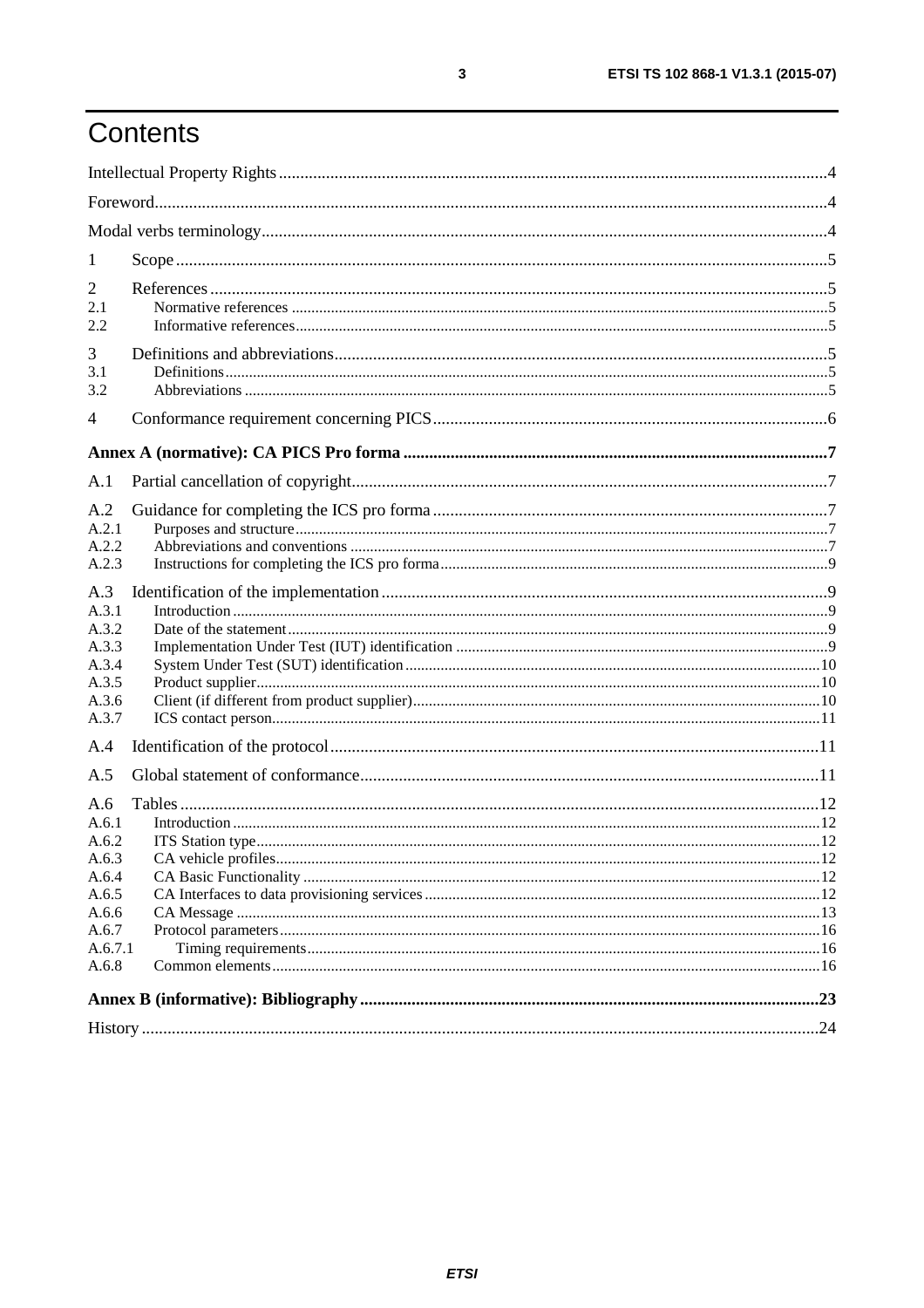# <span id="page-3-0"></span>Intellectual Property Rights

IPRs essential or potentially essential to the present document may have been declared to ETSI. The information pertaining to these essential IPRs, if any, is publicly available for **ETSI members and non-members**, and can be found in ETSI SR 000 314: *"Intellectual Property Rights (IPRs); Essential, or potentially Essential, IPRs notified to ETSI in respect of ETSI standards"*, which is available from the ETSI Secretariat. Latest updates are available on the ETSI Web server [\(http://ipr.etsi.org](http://webapp.etsi.org/IPR/home.asp)).

Pursuant to the ETSI IPR Policy, no investigation, including IPR searches, has been carried out by ETSI. No guarantee can be given as to the existence of other IPRs not referenced in ETSI SR 000 314 (or the updates on the ETSI Web server) which are, or may be, or may become, essential to the present document.

# Foreword

This Technical Specification (TS) has been produced by ETSI Technical Committee Intelligent Transport Systems (ITS).

The present document is part 1 of a multi-part deliverable covering Conformance test specification for Co-operative Awareness Basic Service (CA) as identified below:

#### **Part 1: "Test requirements and Protocol Implementation Conformance Statement (PICS) pro forma";**

Part 2: "Test Suite Structure and Test Purposes (TSS & TP)";

Part 3: "Abstract Test Suite (ATS) and Protocol Implementation eXtra Information for Testing (PIXIT)".

# Modal verbs terminology

In the present document "**shall**", "**shall not**", "**should**", "**should not**", "**may**", "**need not**", "**will**", "**will not**", "**can**" and "**cannot**" are to be interpreted as described in clause 3.2 of the [ETSI Drafting Rules](http://portal.etsi.org/Help/editHelp!/Howtostart/ETSIDraftingRules.aspx) (Verbal forms for the expression of provisions).

"**must**" and "**must not**" are **NOT** allowed in ETSI deliverables except when used in direct citation.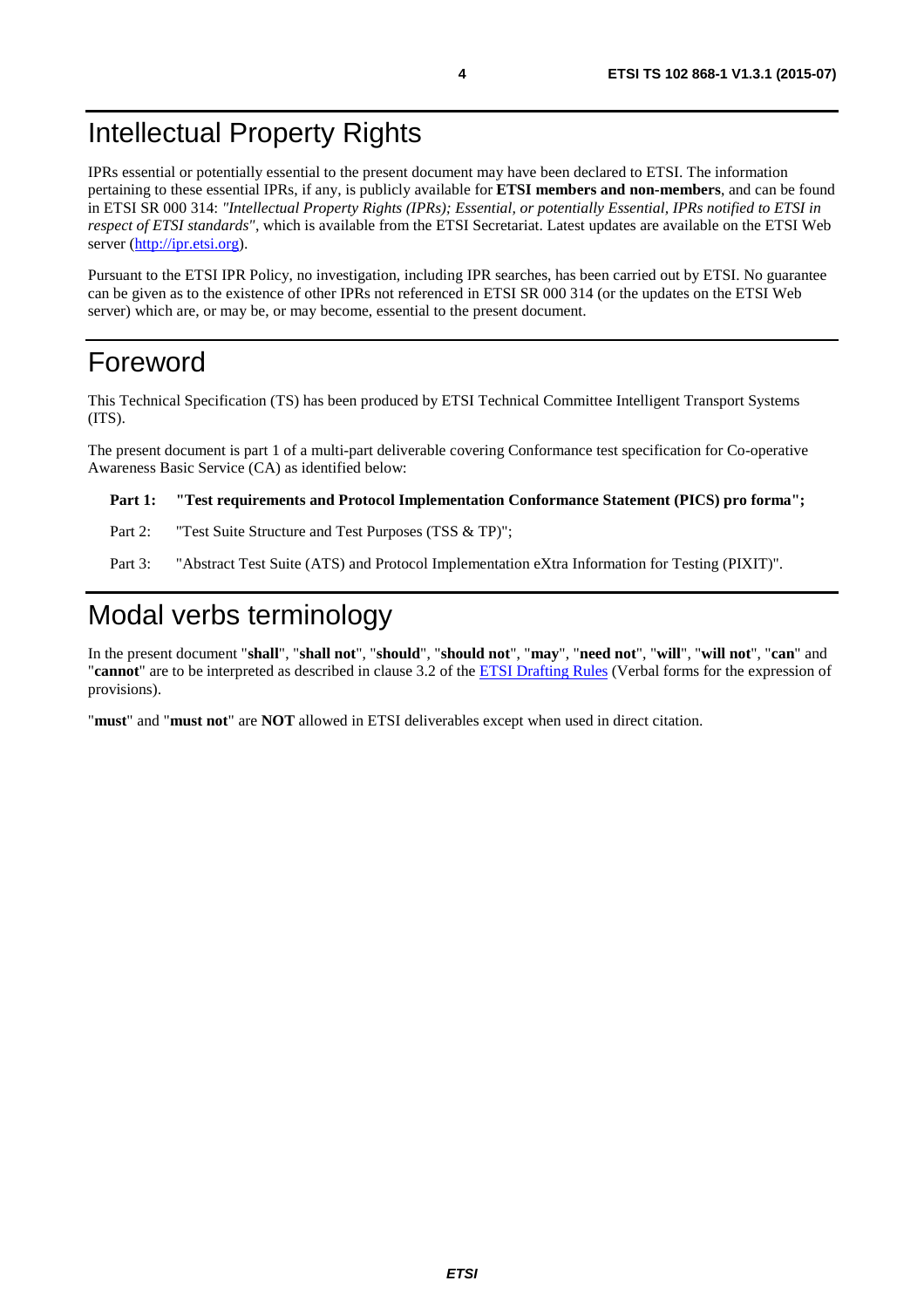# <span id="page-4-0"></span>1 Scope

The present document provides the Protocol Implementation Conformance Statement (PICS) pro forma for Conformance test specification for Co-operative Awareness Basic Service (CA) as defined in ETSI EN 302 637-2 [1] in compliance with the relevant requirements and in accordance with the relevant guidance given in ISO/IEC 9646-7 [3].

# 2 References

# 2.1 Normative references

References are either specific (identified by date of publication and/or edition number or version number) or non-specific. For specific references, only the cited version applies. For non-specific references, the latest version of the reference document (including any amendments) applies.

Referenced documents which are not found to be publicly available in the expected location might be found at <http://docbox.etsi.org/Reference>.

NOTE: While any hyperlinks included in this clause were valid at the time of publication, ETSI cannot guarantee their long term validity.

The following referenced documents are necessary for the application of the present document.

- [1] ETSI EN 302 637-2 (V1.3.2): "Intelligent Transport Systems (ITS); Vehicular Communications; Basic Set of Applications; Part 2: Specification of Cooperative Awareness Basic Service".
- [2] ISO/IEC 9646-1 (1994): "Information technology -- Open Systems Interconnection -- Conformance testing methodology and framework -- Part 1: General concepts".
- [3] ISO/IEC 9646-7 (1995): "Information technology -- Open Systems Interconnection -- Conformance testing methodology and framework -- Part 7: Implementation Conformance Statements".
- [4] Void.

# 2.2 Informative references

References are either specific (identified by date of publication and/or edition number or version number) or non-specific. For specific references, only the cited version applies. For non-specific references, the latest version of the reference document (including any amendments) applies.

NOTE: While any hyperlinks included in this clause were valid at the time of publication, ETSI cannot guarantee their long term validity.

The following referenced documents are not necessary for the application of the present document but they assist the user with regard to a particular subject area.

Not applicable.

# 3 Definitions and abbreviations

# 3.1 Definitions

For the purposes of the present document, the terms and definitions given in ETSI EN 302 637-2 [1], ISO/IEC 9646-1 [2] and ISO/IEC 9646-7 [3] apply.

### 3.2 Abbreviations

For the purposes of the present document, the following abbreviations apply:

ATS Abstract Test Suite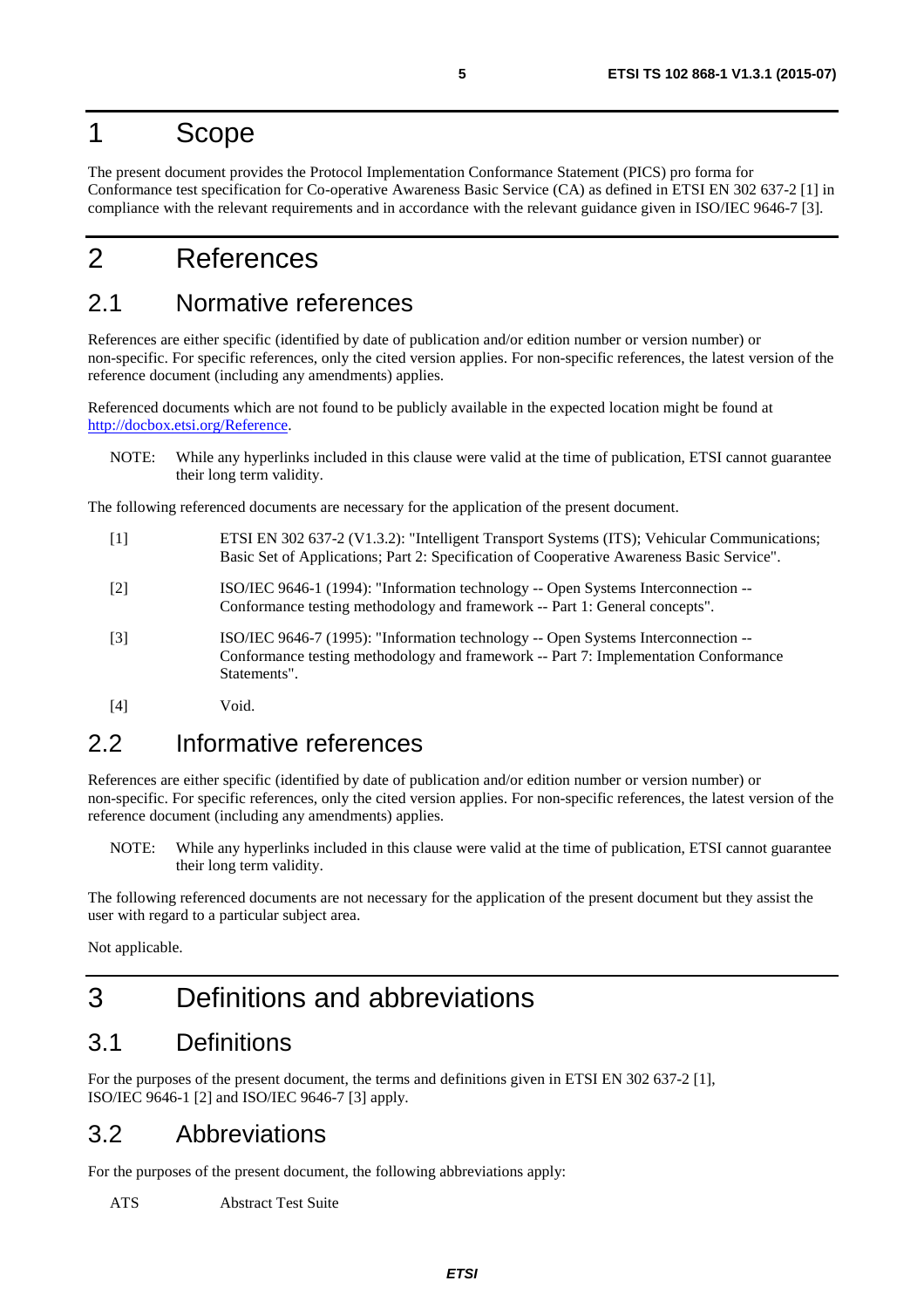<span id="page-5-0"></span>

| <b>BTP</b>   | <b>Basic Transport Protocol</b>                      |
|--------------|------------------------------------------------------|
| <b>CAM</b>   | Co-operative Awareness Messages                      |
| <b>CAN</b>   | Controller Area Network                              |
| <b>DCC</b>   | <b>Decentralized Congestion Control</b>              |
| <b>ICS</b>   | <b>Implementation Conformance Statement</b>          |
| <b>ITS</b>   | <b>Intelligent Transport Systems</b>                 |
| <b>ITS-S</b> | <b>ITS-Station</b>                                   |
| <b>IUT</b>   | <b>Implementation Under Test</b>                     |
| <b>LSB</b>   | Least Significant Bit                                |
| <b>PDU</b>   | Protocol Data Unit                                   |
| <b>PICS</b>  | <b>Protocol Implementation Conformance Statement</b> |
| <b>SUT</b>   | System Under Test                                    |
| TP           | <b>Test Purpose</b>                                  |
| <b>TSS</b>   | <b>Test Suite Structure</b>                          |
|              |                                                      |

# 4 Conformance requirement concerning PICS

If it claims to conform to the present document, the actual PICS pro forma to be filled in by a supplier shall be technically equivalent to the text of the PICS pro forma given in annex A, and shall preserve the numbering, naming and ordering of the pro forma items.

An ICS which conforms to the present document shall be a conforming PICS pro forma completed in accordance with the instructions for completion given in clause A.1.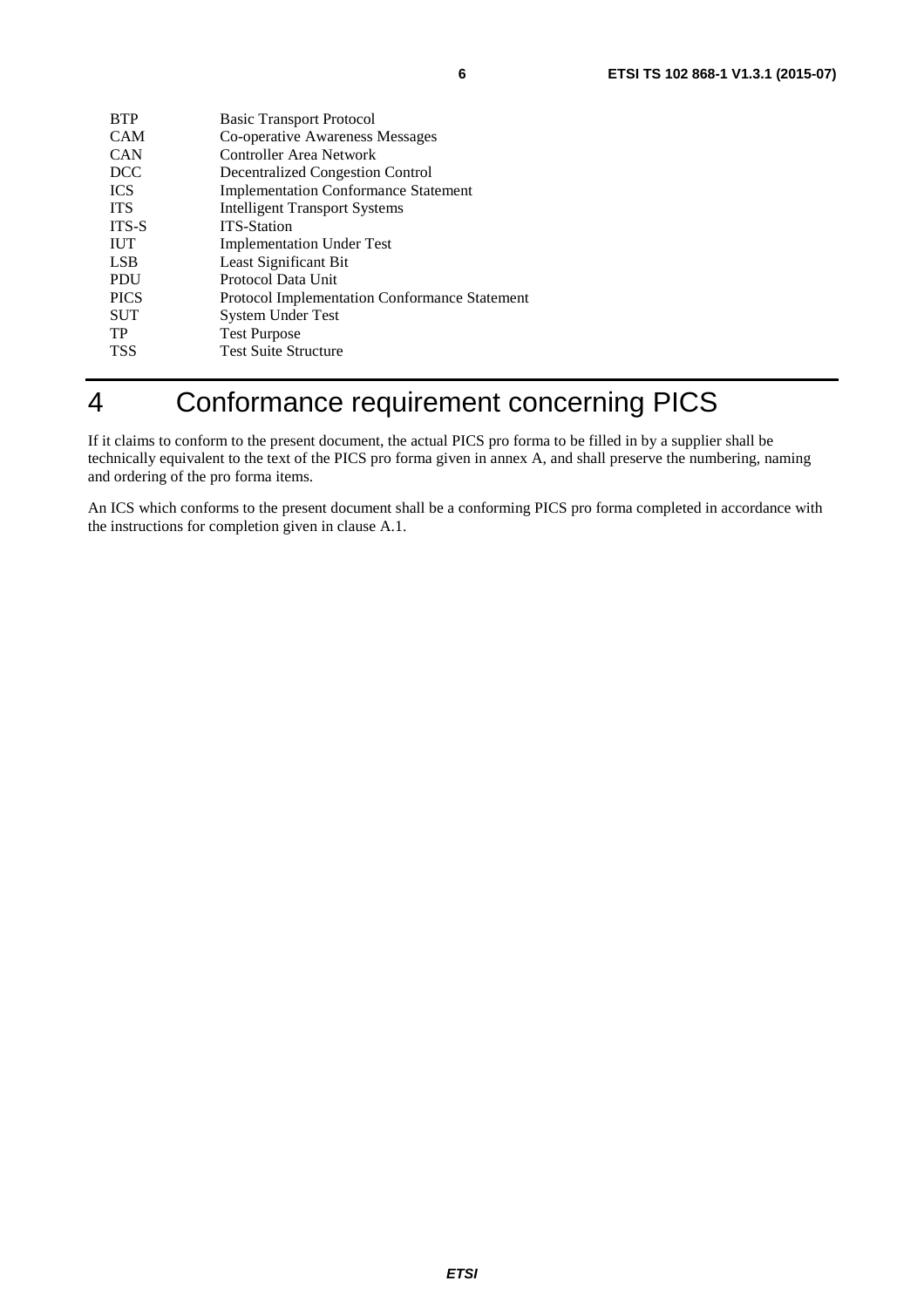# <span id="page-6-0"></span>Annex A (normative): CA PICS Pro forma

# A.1 Partial cancellation of copyright

Notwithstanding the provisions of the copyright clause related to the text of the present document, ETSI grants that users of the present document may freely reproduce the Partial PIXIT pro forma in this annex so that it can be used for its intended purposes and may further publish the completed Partial PIXIT.

# A.2 Guidance for completing the ICS pro forma

# A.2.1 Purposes and structure

The purpose of this PICS pro forma is to provide a mechanism whereby a supplier of an implementation of the requirements defined in ETSI EN 302 637-2 (V1.3.2) [\[1](#page-4-0)] may provide information about the implementation in a standardized manner.

The PICS pro forma is subdivided into clauses for the following categories of information:

- guidance for completing the ICS pro forma;
- identification of the implementation;
- identification of the ETSI EN 302 637-2 (V1.3.2) [\[1](#page-4-0)];
- global statement of conformance:
- PICS pro forma tables.

# A.2.2 Abbreviations and conventions

The ICS pro forma contained in this annex is comprised of information in tabular form in accordance with the guidelines presented in ISO/IEC 9646-7 [\[3\]](#page-4-0).

Item column

The item column contains a number which identifies the item in the table.

Item description column

The item description column describes in free text each respective item (e.g. parameters, timers, etc.). It implicitly means "is <item description> supported by the implementation?".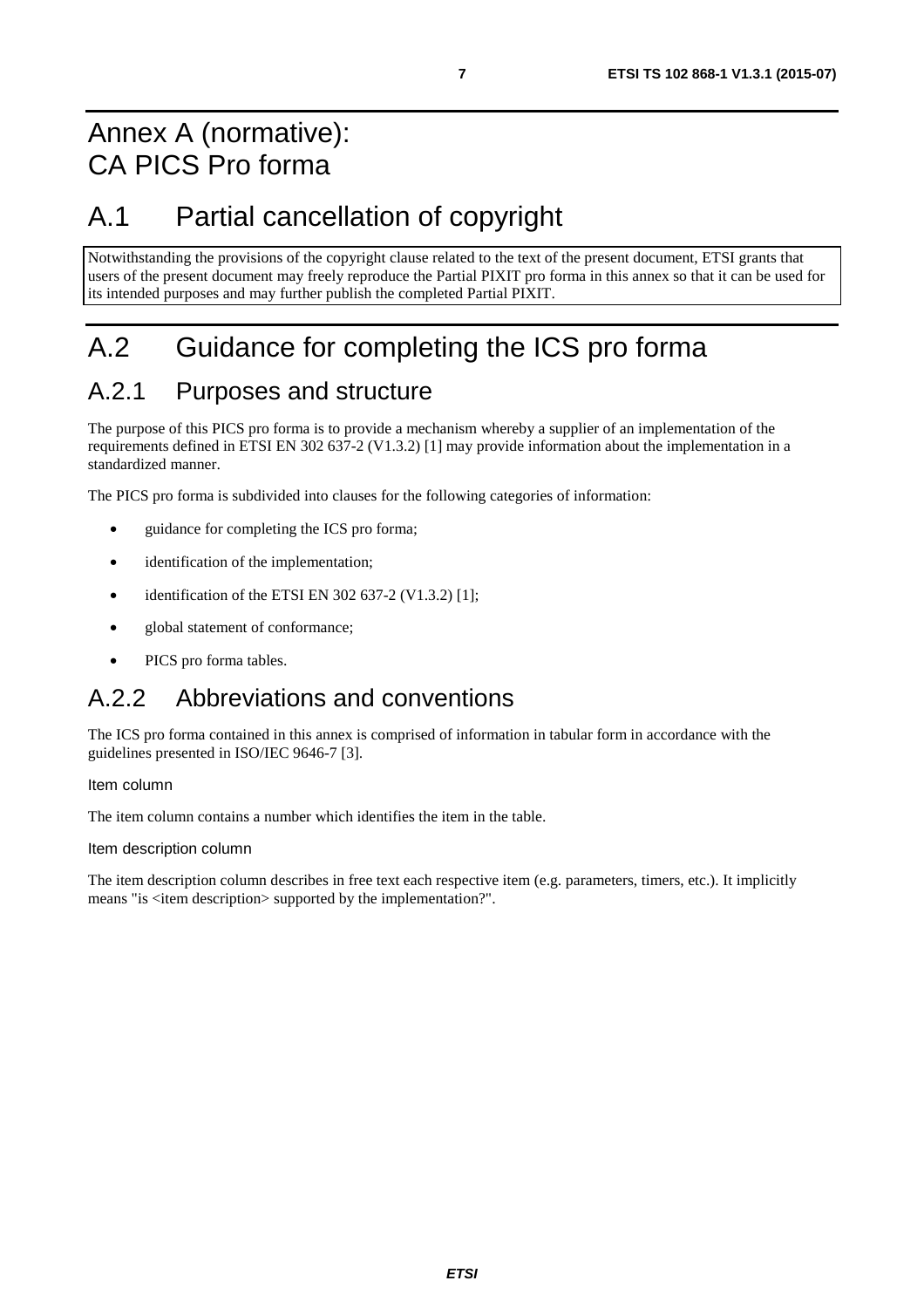#### Status column

The following notations, defined in ISO/IEC 9646-7 [\[3](#page-4-0)], are used for the status column:

| m            | mandatory - the capability is required to be supported.                                                                                                                                                                                                               |
|--------------|-----------------------------------------------------------------------------------------------------------------------------------------------------------------------------------------------------------------------------------------------------------------------|
| $\Omega$     | optional - the capability may be supported or not.                                                                                                                                                                                                                    |
| n/a          | not applicable - in the given context, it is impossible to use the capability.                                                                                                                                                                                        |
| X            | prohibited (excluded) - there is a requirement not to use this capability in the given context.                                                                                                                                                                       |
| $0.\dot{1}$  | qualified optional - for mutually exclusive or selectable options from a set. "i" is an integer which<br>identifies an unique group of related optional items and the logic of their selection which is<br>defined immediately following the table.                   |
| c.i          | conditional - the requirement on the capability ("m", "o", "x" or "n/a") depends on the support of<br>other optional or conditional items. "i" is an integer identifying an unique conditional status<br>expression which is defined immediately following the table. |
| $\mathbf{i}$ | irrelevant (out-of-scope) - capability outside the scope of the reference specification. No answer is<br>requested from the supplier.                                                                                                                                 |

NOTE 1: This use of "i" status is not to be confused with the suffix "i" to the "o" and "c" statuses above.

#### Reference column

The reference column makes reference to ETSI EN 302 637-2 (V1.3.2) [\[1](#page-4-0)], except where explicitly stated otherwise.

#### Support column

The support column shall be filled in by the supplier of the implementation. The following common notations, defined in ISO/IEC 9646-7 [\[3](#page-4-0)], are used for the support column:

- Y or y supported by the implementation.
- N or n not supported by the implementation.
- $N/A$ , n/a or no answer required (allowed only if the status is n/a, directly or after evaluation of a conditional status).
- NOTE 2: As stated in ISO/IEC 9646-7 [\[3](#page-4-0)], support for a received PDU requires the ability to parse all valid parameters of that PDU. Supporting a PDU while having no ability to parse a valid parameter is non-conformant. Support for a parameter on a PDU means that the semantics of that parameter are supported.

#### Values allowed column

The values allowed column contains the type, the list, the range, or the length of values allowed. The following notations are used:

| range of values:<br>example:                        | $\leq$ min value $\geq$ $\leq$ max value $\geq$<br>520                                                                                                                                                      |
|-----------------------------------------------------|-------------------------------------------------------------------------------------------------------------------------------------------------------------------------------------------------------------|
| list of values:<br>example:<br>example:<br>example: | $\langle \text{value1}\rangle, \langle \text{value2}\rangle, , \langle \text{valueN}\rangle$<br>2.4.6.8.9<br>$'1101'B$ , $'1011'B$ , $'1111'B$<br>'0A'H, '34'H, '2F'H                                       |
| list of named values:<br>example:                   | $\langle \text{name1}\rangle(\langle \text{val1}\rangle)$ , $\langle \text{name2}\rangle(\langle \text{val2}\rangle)$ , , $\langle \text{nameN}\rangle(\langle \text{valN}\rangle)$<br>reject(1), accept(2) |
| length:<br>example:                                 | size $(\text{cmin size})$ $\text{cmax size})$<br>size $(18)$                                                                                                                                                |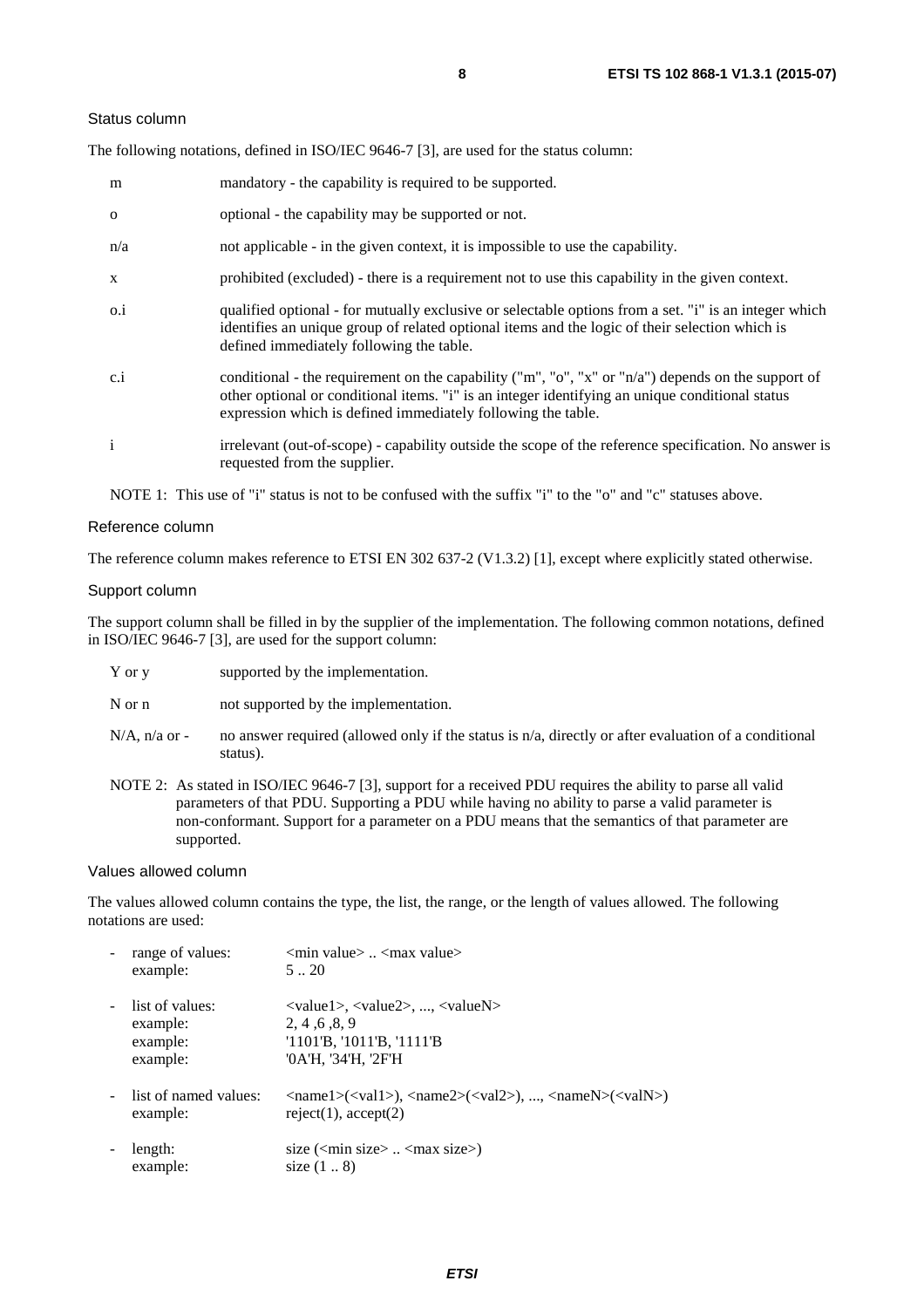#### <span id="page-8-0"></span>Values supported column

The values supported column shall be filled in by the supplier of the implementation. In this column, the values or the ranges of values supported by the implementation shall be indicated.

#### References to items

For each possible item answer (answer in the support column) within the ICS pro forma a unique reference exists, used, for example, in the conditional expressions. It is defined as the table identifier, followed by a slash character "/", followed by the item number in the table. If there is more than one support column in a table, the columns are discriminated by letters (a, b, etc.), respectively.

- EXAMPLE 1: A.5/4 is the reference to the answer of item 4 in table 5 of annex A.
- EXAMPLE 2: A.6/3b is the reference to the second answer (i.e. in the second support column) of item 3 in table 6 of annex A.

#### Prerequisite line

A prerequisite line takes the form: Prerequisite: <predicate>.

A prerequisite line after a clause or table title indicates that the whole clause or the whole table is not required to be completed if the predicate is FALSE.

# A.2.3 Instructions for completing the ICS pro forma

The supplier of the implementation shall complete the ICS pro forma in each of the spaces provided. In particular, an explicit answer shall be entered, in each of the support or supported column boxes provided.

If necessary, the supplier may provide additional comments in space at the bottom of the tables or separately.

More detailed instructions are given at the beginning of the different clauses of the ICS pro forma.

# A.3 Identification of the implementation

### A.3.1 Introduction

Identification of the Implementation Under Test (IUT) and the system in which it resides (the System Under Test (SUT)) shall be filled in so as to provide as much detail as possible regarding version numbers and configuration options.

The product supplier information and client information shall both be filled in if they are different.

A person who can answer queries regarding information supplied in the ICS shall be named as the contact person.

# A.3.2 Date of the statement

# A.3.3 Implementation Under Test (IUT) identification

IUT name:

 ......................................................................................................................................................................................... ......................................................................................................................................................................................... IUT version:

.........................................................................................................................................................................................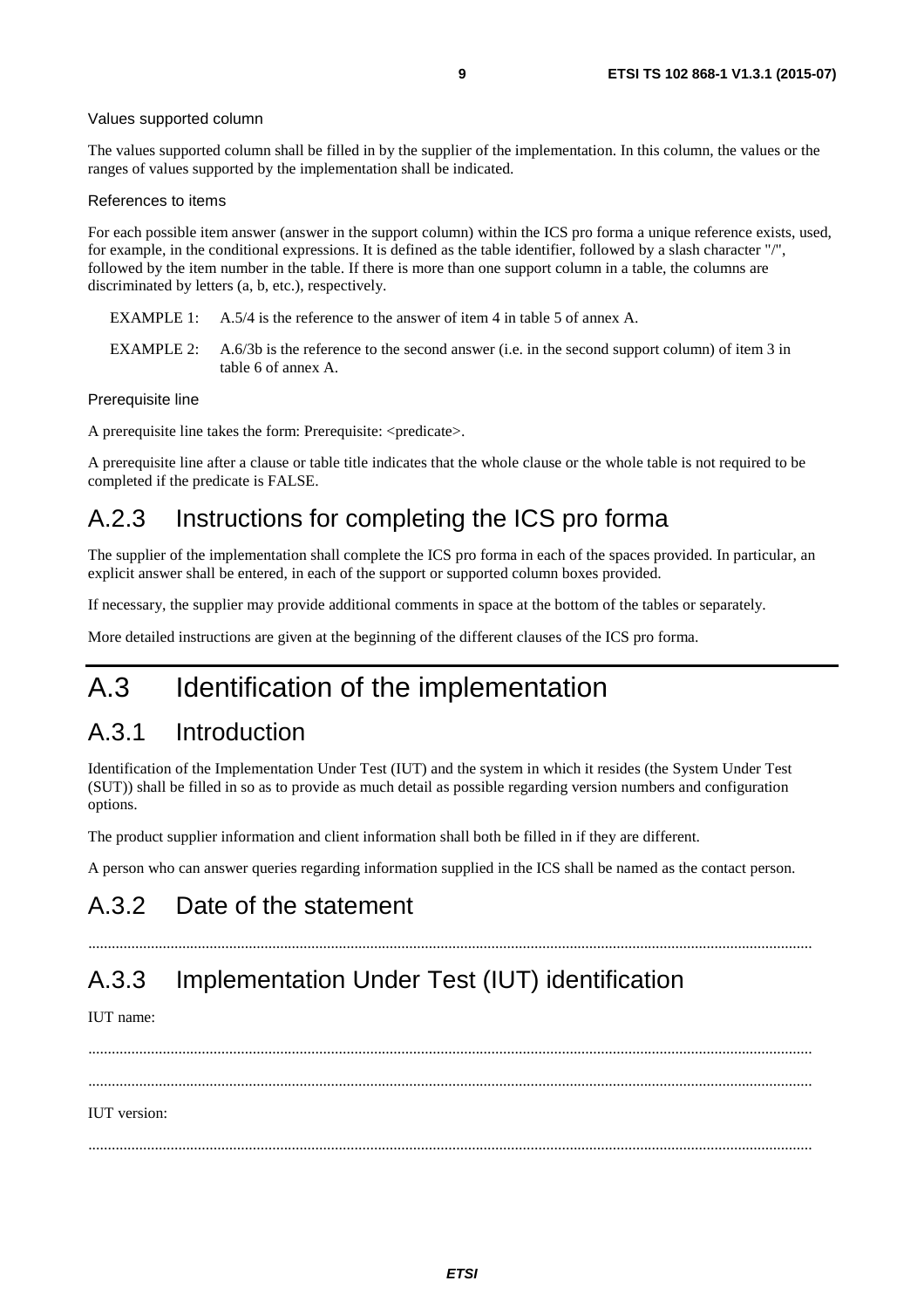#### <span id="page-9-0"></span>System Under Test (SUT) identification A.3.4

SUT name:

 $10$ 

#### Hardware configuration:

 $\frac{1}{2}$  . The contract of the contract of the contract of the contract of the contract of the contract of the contract of the contract of the contract of the contract of the contract of the contract of the contract of t Operating system:

### 

#### A.3.5 **Product supplier**

#### Name:

Address: Telephone number: Facsimile number: E-mail address: Additional information: 

#### Client (if different from product supplier) A.3.6

Name:

Address: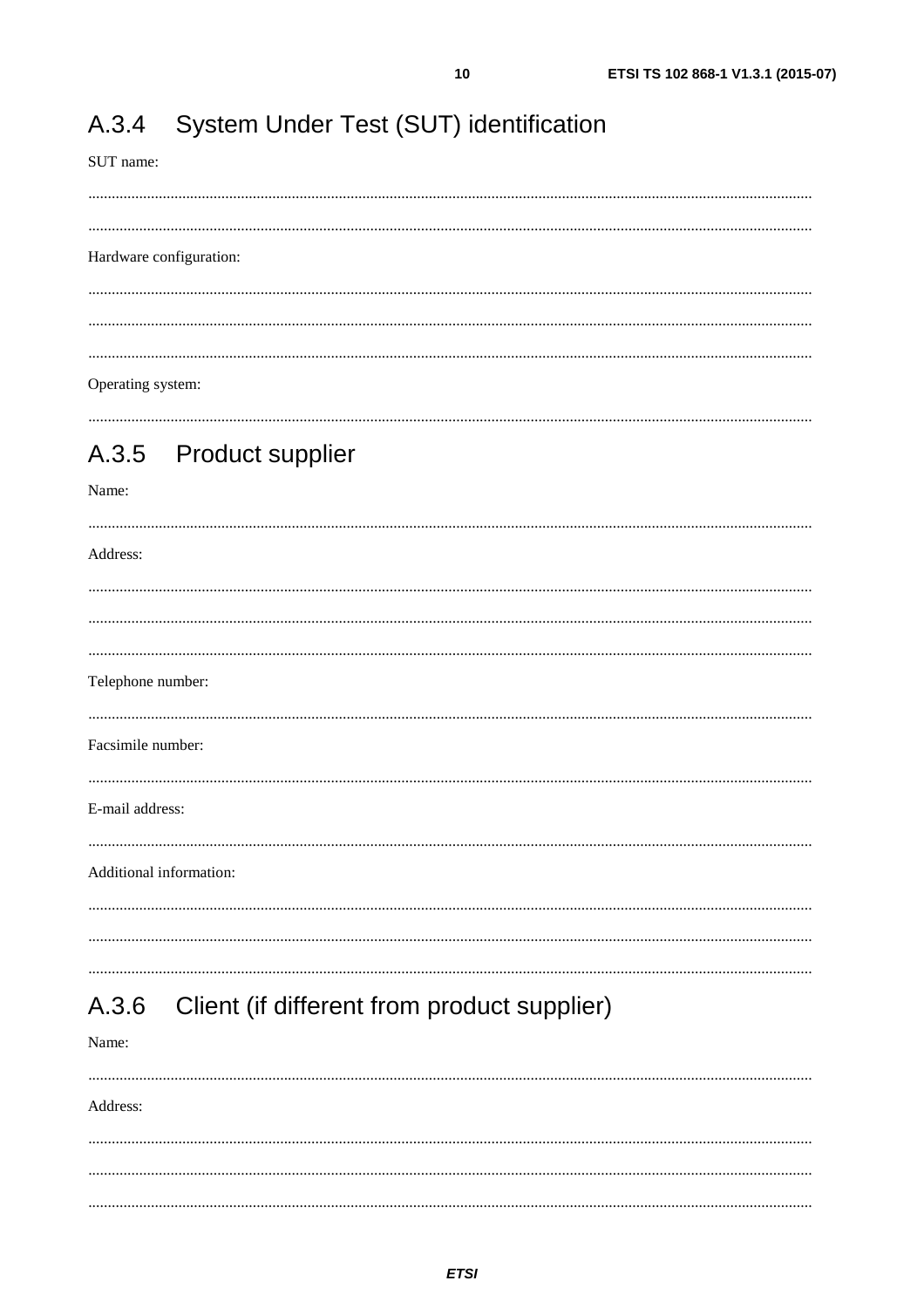<span id="page-10-0"></span>Telephone number: Facsimile number: E-mail address: Additional information:

#### ICS contact person  $A.3.7$

(A person to contact if there are any queries concerning the content of the ICS)

| Name:                   |
|-------------------------|
|                         |
| Telephone number:       |
|                         |
| Facsimile number:       |
|                         |
| E-mail address:         |
|                         |
| Additional information: |
|                         |
|                         |
|                         |

#### Identification of the protocol  $A.4$

This ICS pro forma applies to the following standard: ETSI EN 302 637-2 (V1.3.3) [1]: "Intelligent Transport Systems (ITS); Vehicular Communications; Basic Set of Applications; Part 2: Specification of Cooperative Awareness Basic Service".

#### $A.5$ Global statement of conformance

Are all mandatory capabilities implemented? (Yes/No)

NOTE: Answering "No" to this question indicates non-conformance to the CA standard specification. Non-supported mandatory capabilities are to be identified in the ICS, with an explanation of why the implementation is non-conforming, on pages attached to the ICS pro forma.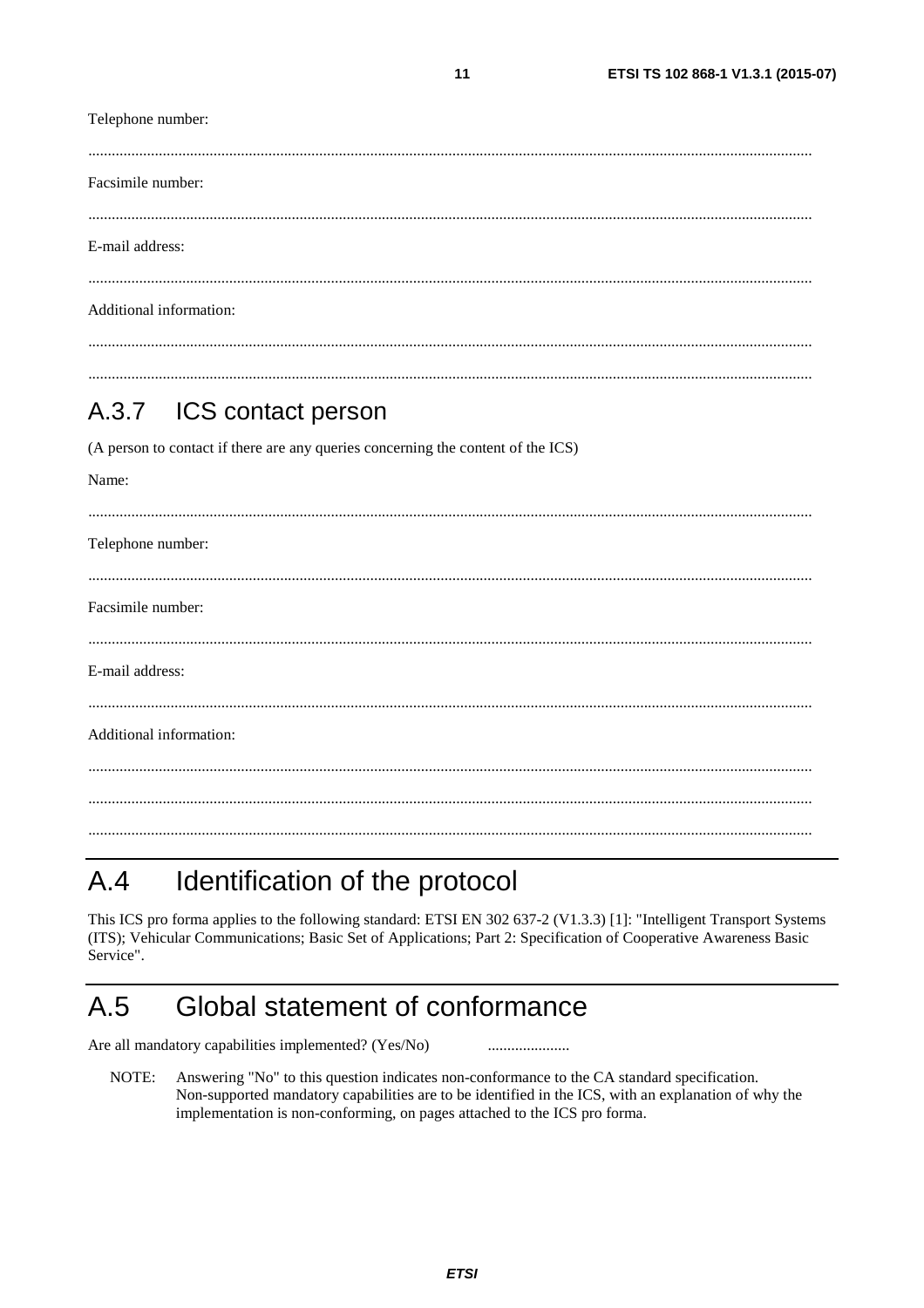# <span id="page-11-0"></span>A.6 Tables

# A.6.1 Introduction

Unless stated otherwise, the column references of all tables below indicates the clause numbers of ETSI EN 302 637-2 [\[1](#page-4-0)].

# A.6.2 ITS Station type

#### **Table A.1: ITS Station type**

| Item           | $\mathsf{vpe}$        | Reference | <b>Status</b> | <b>Support</b> |
|----------------|-----------------------|-----------|---------------|----------------|
|                | <b>Personal ITS-S</b> | 6.1.2     | n/a           |                |
|                | Road side ITS-S       | 6.1.2     |               |                |
|                | lVehicle ITS-S        | 6.1.2     | Im            |                |
| $\overline{A}$ | Other                 | 6.1.2     | n/a           |                |

# A.6.3 CA vehicle profiles

### **Table A.2: CA vehicle profiles supported**

| <b>Item</b> | <b>CA vehicle profile</b> | Reference | <b>Status</b> | <b>Support</b> |
|-------------|---------------------------|-----------|---------------|----------------|
|             | PublicTransport           | 7.4       | 0.201         |                |
| 12          | SpecialTransport          | 7.4       | 0.201         |                |
| 3           | DangerousGoods            | 7.4       | 0.201         |                |
| 4           | <b>RoadWork</b>           | 7.4       | 0.201         |                |
| 5           | <b>Rescue</b>             | 7.4       | 0.201         |                |
| 6           | <b>Emergency</b>          | 7.4       | 0.201         |                |
| 17          | SafetyCar                 | 7.4       | 0.201         |                |
| 8           | BasicVehicle              | 7.4       | 0.201         |                |

It is mandatory to support only one of these type.

# A.6.4 CA Basic Functionality

#### **Table A.3: CA Basic Functionality supported**

| <b>Item</b> | <b>Vehicle Type</b>             | Reference | <b>Status</b> | Support |
|-------------|---------------------------------|-----------|---------------|---------|
|             | Transmission of CA Messages     |           | ım            |         |
| .           | <b>Reception of CA Messages</b> | $-4.4$    | Im            |         |

# A.6.5 CA Interfaces to data provisioning services

### **Table A.4: CA Interfaces supported**

| <b>Item</b> | <b>Vehicle Type</b>                                            | Reference | <b>Status</b> | <b>Support</b> |
|-------------|----------------------------------------------------------------|-----------|---------------|----------------|
|             | Interface to ITS applications                                  | 5.3.1     | m             |                |
| 12          | Interface to data provisioning facilities                      | 5.3.2     |               |                |
| l3          | Interface to the Networking & Transport Layer                  | 5.3.3     | ım            |                |
| 14          | Interfaces protocol stacks of the Networking & Transport Layer | 5.3.4     |               |                |
| 5           | Interface to the Management entity                             | 5.3.5     |               |                |
| 6           | Interface to the Security entity                               | 5.3.6     | 11 I I        |                |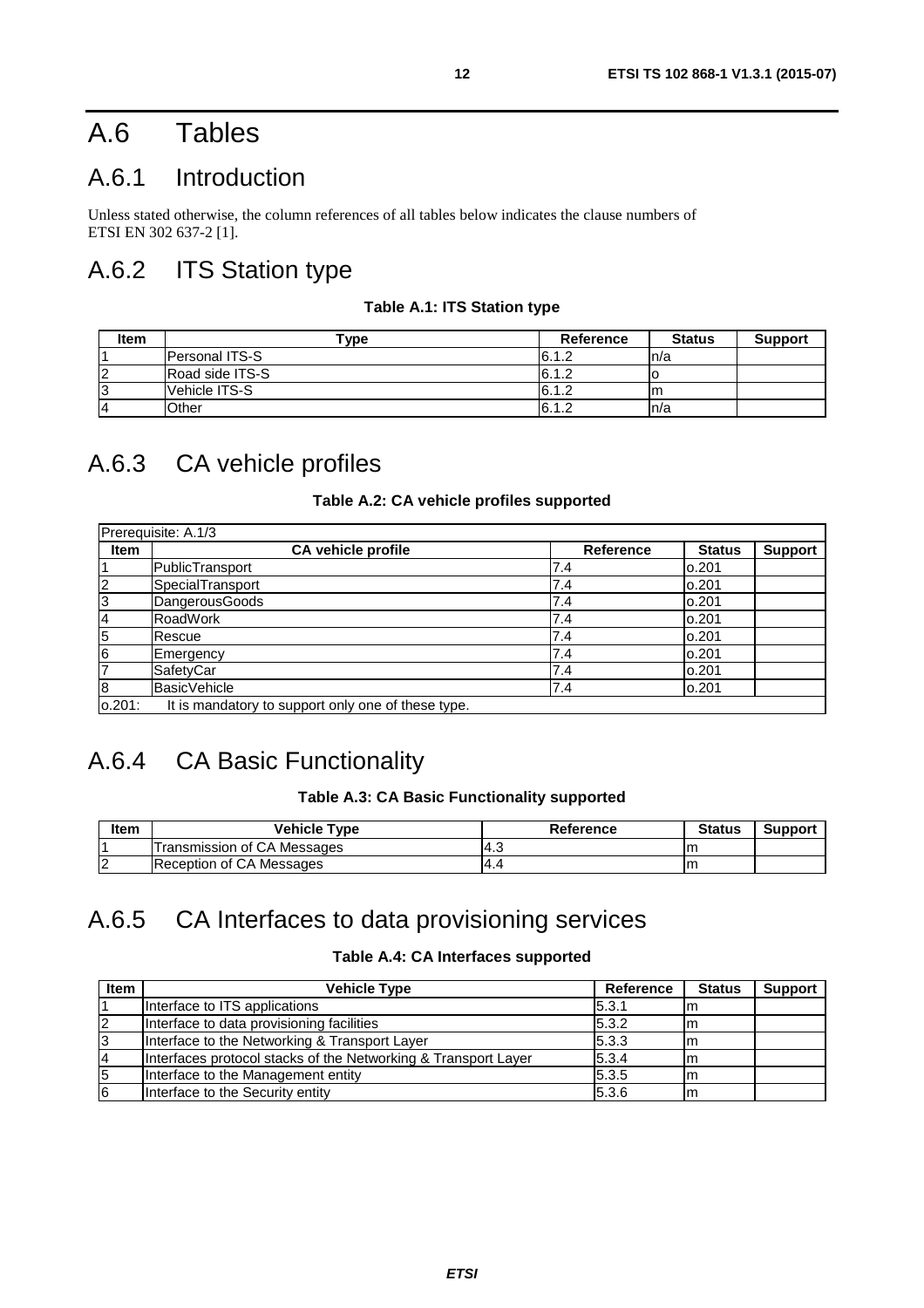<span id="page-12-0"></span>

|                   | <b>Prerequisite: A.4/3</b>                                                      |           |                  |
|-------------------|---------------------------------------------------------------------------------|-----------|------------------|
| Item              | <b>Vehicle Type</b>                                                             | Reference | Status   Support |
|                   | Interface to the GeoNetworking/BTP stack                                        | 15.3.4.1  |                  |
| - ר<br>$\epsilon$ | Interface to the IPv6 stack and the combined IPv6/GeoNetworking stack [5.3.4.2] |           |                  |

### **Table A.5: CA Interfaces to Networking & Transport Layer**

# A.6.6 CA Message

### **Table A.6: CA message**

| Item | Name of field | Ref.        | Tvpe -                       | <b>Status</b> | <b>Support</b> |
|------|---------------|-------------|------------------------------|---------------|----------------|
|      | header        | 'B∴         | ItsPduHeader (Table A.23)    | ım            |                |
| 2    | Icam          | <b>B.2.</b> | CoopAwareness (Table A.7) Im |               |                |
|      |               | Annex A     |                              |               |                |

#### **Table A.7: CoopAwareness**

| Prerequisite: A.6/2 |                            |                         |                                           |               |                |  |
|---------------------|----------------------------|-------------------------|-------------------------------------------|---------------|----------------|--|
| <b>Item</b>         | Name of field              | Ref.                    | rvpe)                                     | <b>Status</b> | <b>Support</b> |  |
|                     | <b>generationDeltaTime</b> | <b>B.3.</b><br>IAnnex A | Integer { $oneMilliSec(1)$ }<br>(0.65535) | ım            |                |  |
| 12                  | <b>IcamParameters</b>      | <b>B.4.</b><br>Annex A  | CamParameters (Table A.8)   m             |               |                |  |

### **Table A.8: CamParameters**

|             | Prerequisite: A.7/2          |             |                               |               |                |  |  |  |  |
|-------------|------------------------------|-------------|-------------------------------|---------------|----------------|--|--|--|--|
| <b>Item</b> | Name of field                | Ref.        | Гvре                          | <b>Status</b> | <b>Support</b> |  |  |  |  |
|             | basicContainer               | B.5.        | BasicContainer                | m             |                |  |  |  |  |
|             |                              | Annex A     | (Table A.9)                   |               |                |  |  |  |  |
| 2           | highFrequencyContainer       | B.6.        | <b>HighFrequencyContainer</b> | m             |                |  |  |  |  |
|             |                              | Annex A     | (Table A.10)                  |               |                |  |  |  |  |
| l3          | <b>IowFrequencyContainer</b> | <b>B.7.</b> | LowFrequencyContainer         |               |                |  |  |  |  |
|             |                              | Annex A     | (Table A.11)                  |               |                |  |  |  |  |
| 14          | specialVehicleContainer      | <b>B.8.</b> | SpecialVehicleContainer       | ۰o            |                |  |  |  |  |
|             |                              | Annex A     | (Table A.12)                  |               |                |  |  |  |  |

### **Table A.9: BasicContainer**

|             | <b>Prerequisite: A.8/1</b> |             |                                          |               |                |  |  |  |
|-------------|----------------------------|-------------|------------------------------------------|---------------|----------------|--|--|--|
| <b>Item</b> | Name of field              | Ref.        | ™уре                                     | <b>Status</b> | <b>Support</b> |  |  |  |
|             | stationType                | <b>B.18</b> | StationType<br>I(Table A.25)             | m             |                |  |  |  |
| 12          | <b>IreferencePosition</b>  | <b>B.19</b> | <b>ReferencePosition</b><br>(Table A.24) | m             |                |  |  |  |

### **Table A.10: HighFrequencyContainer**

| Prerequisite: A.8/2                  |                                  |                  |                                                              |               |                |  |  |  |
|--------------------------------------|----------------------------------|------------------|--------------------------------------------------------------|---------------|----------------|--|--|--|
| <b>Item</b>                          | Name of field                    | Ref.             | Type                                                         | <b>Status</b> | <b>Support</b> |  |  |  |
|                                      | <b>IbasicVehicleHF</b>           | IB.9.<br>Annex A | BasicVehicleContainerHighFrequency   c.1001<br>I(Table A.13) |               |                |  |  |  |
| 12                                   | emptyRSUHF                       | Annex A          | <b>INULL</b>                                                 | c.1002        |                |  |  |  |
| IF vehicle THEN m ELSE x.<br>c.1001: |                                  |                  |                                                              |               |                |  |  |  |
| c.1002:                              | IF road side unit THEN m ELSE x. |                  |                                                              |               |                |  |  |  |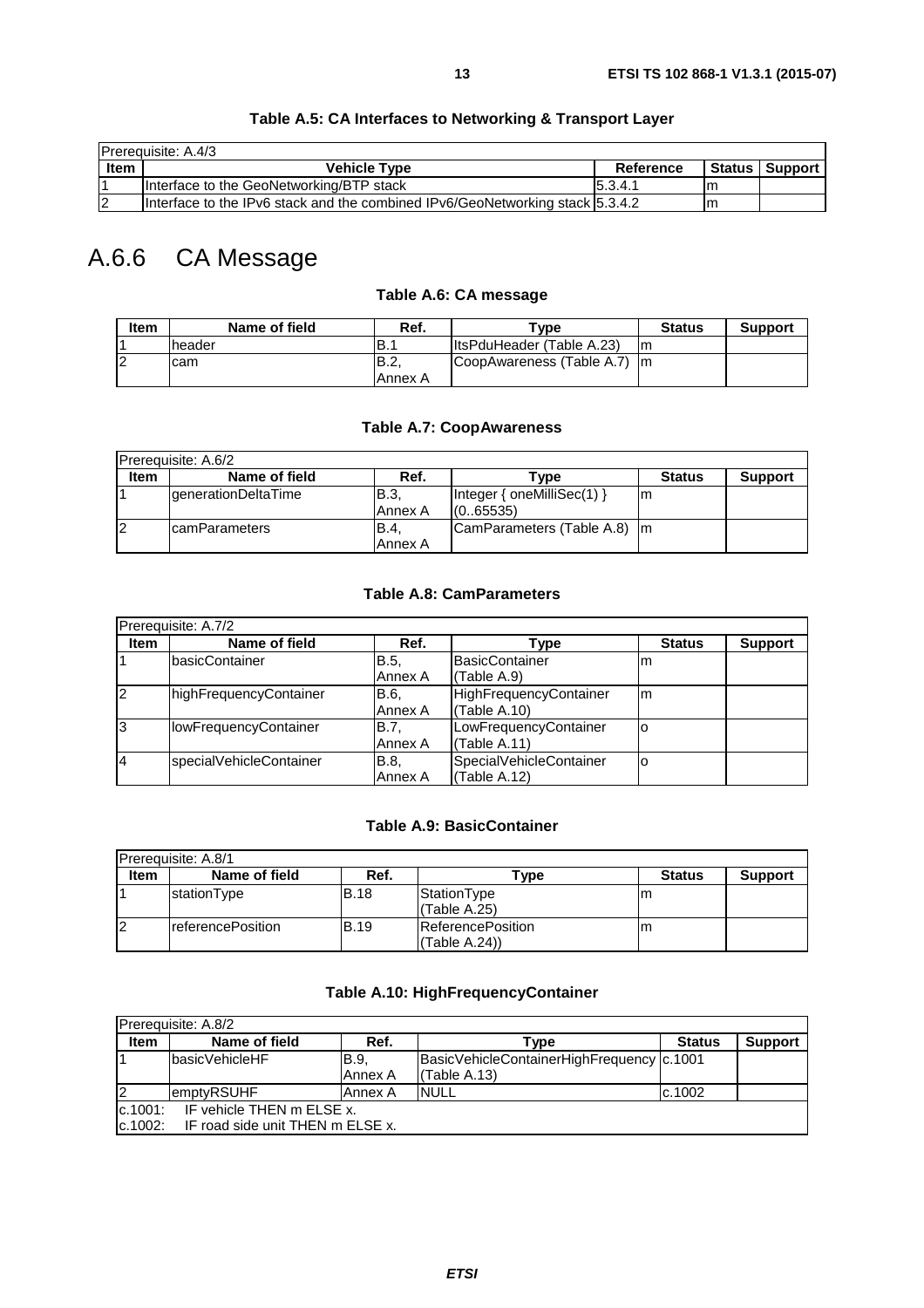<span id="page-13-0"></span>

| <b>IPrerequisite: A.8/3</b> |                       |              |                                      |               |                |  |  |
|-----------------------------|-----------------------|--------------|--------------------------------------|---------------|----------------|--|--|
| Item                        | Name of field         | Ref.         | $T$ vpe                              | <b>Status</b> | <b>Support</b> |  |  |
|                             | <b>basicVehicleLF</b> | <b>B.10.</b> | BasicVehicleContainerLowFrequency Im |               |                |  |  |
|                             |                       | Annex A      | l(Table A.14)                        |               |                |  |  |

### **Table A.11: LowFrequencyContainer**

# **Table A.12: SpecialVehicleContainer**

|                | Prerequisite: A.8/4 |              |                                |               |                |  |  |  |
|----------------|---------------------|--------------|--------------------------------|---------------|----------------|--|--|--|
| Item           | Name of field       | Ref.         | Type                           | <b>Status</b> | <b>Support</b> |  |  |  |
| l1             | publicTransport     | B.11,        | PublicTransportContainer       | m             |                |  |  |  |
|                |                     | Annex A      | (Table A.15)                   |               |                |  |  |  |
| $\overline{2}$ | specialTransport    | B.12.        | SpecialTransportContainer      | m             |                |  |  |  |
|                |                     | Annex A      | (Table A.16)                   |               |                |  |  |  |
| 3              | dangerousGoods      | <b>B.13.</b> | DangerousGoodsContainer        | m             |                |  |  |  |
|                |                     | Annex A      | (Table A.17)                   |               |                |  |  |  |
| 4              | roadWorksBasic      | B.14.        | <b>RoadWorksContainerBasic</b> | m             |                |  |  |  |
|                |                     | Annex A      | (Table A.18)                   |               |                |  |  |  |
| 5              | rescue              | B.15.        | <b>RescueContainer</b>         | m             |                |  |  |  |
|                |                     | Annex A      | (Table A.19)                   |               |                |  |  |  |
| $\overline{6}$ | emergency           | B.16.        | EmergencyContainer             | m             |                |  |  |  |
|                |                     | Annex A      | (Table A.20)                   |               |                |  |  |  |
| 7              | safetyCar           | B.17,        | SafetyCarContainer             | m             |                |  |  |  |
|                |                     | Annex A      | (Table A.21)                   |               |                |  |  |  |

### **Table A.13: BasicVehicleContainerHighFrequency**

|                  | Prerequisite: A.10/1            |                   |                                                 |               |                |  |  |
|------------------|---------------------------------|-------------------|-------------------------------------------------|---------------|----------------|--|--|
| <b>Item</b>      | Name of field                   | Ref.              | <b>Type</b>                                     | <b>Status</b> | <b>Support</b> |  |  |
| $\mathbf 1$      | heading                         | $\overline{B.21}$ | Heading<br>(Table A.26)                         | m             |                |  |  |
| $\overline{2}$   | speed                           | <b>B.22</b>       | Speed<br>(Table A.27)                           | m             |                |  |  |
| 3                | driveDirection                  | <b>B.25</b>       | <b>DriveDirection</b><br>(Table A.28)           | m             |                |  |  |
| $\overline{4}$   | vehicleLength                   | <b>B.35</b>       | VehicleLength<br>(Table A.41)                   | m             |                |  |  |
| $5\overline{5}$  | vehicleWidth                    | <b>B.36</b>       | VehicleWidth<br>(Table A.42)                    | m             |                |  |  |
| $6\phantom{.}6$  | <b>longitudinalAcceleration</b> | <b>B.26</b>       | LongitudinalAcceleration<br>(Table A.32)        | m             |                |  |  |
| 7                | curvature                       | <b>B.31</b>       | Curvature<br>(Table A.37)                       | m             |                |  |  |
| $\boldsymbol{8}$ | curvatureCalculationMode        | <b>B.32</b>       | <b>CurvatureCalculationMode</b><br>(Table A.38) | m             |                |  |  |
| 9                | yawRate                         | <b>B.33</b>       | YawRate<br>(Table A.39)                         | m             |                |  |  |
| 10               | accelerationControl             | <b>B.27</b>       | <b>AccelerationControl</b><br>(Table A.33)      | $\Omega$      |                |  |  |
| 11               | laneNumber                      | <b>B.24</b>       | LaneNumber<br>(Table A.31)                      | $\Omega$      |                |  |  |
| 12               | steeringWheelAngle              | <b>B.34</b>       | SteeringWheelAngle<br>(Table A.40)              | $\Omega$      |                |  |  |
| 13               | <b>lateralAcceleration</b>      | <b>B.28</b>       | LateralAcceleration<br>(Table A.34)             | $\Omega$      |                |  |  |
| 14               | verticalAcceleration            | <b>B.29</b>       | VerticalAcceleration<br>(Table A.35)            | o             |                |  |  |
| 15               | performanceClass                | <b>B.20</b>       | PerformanceClass<br>(Table A.29)                | o             |                |  |  |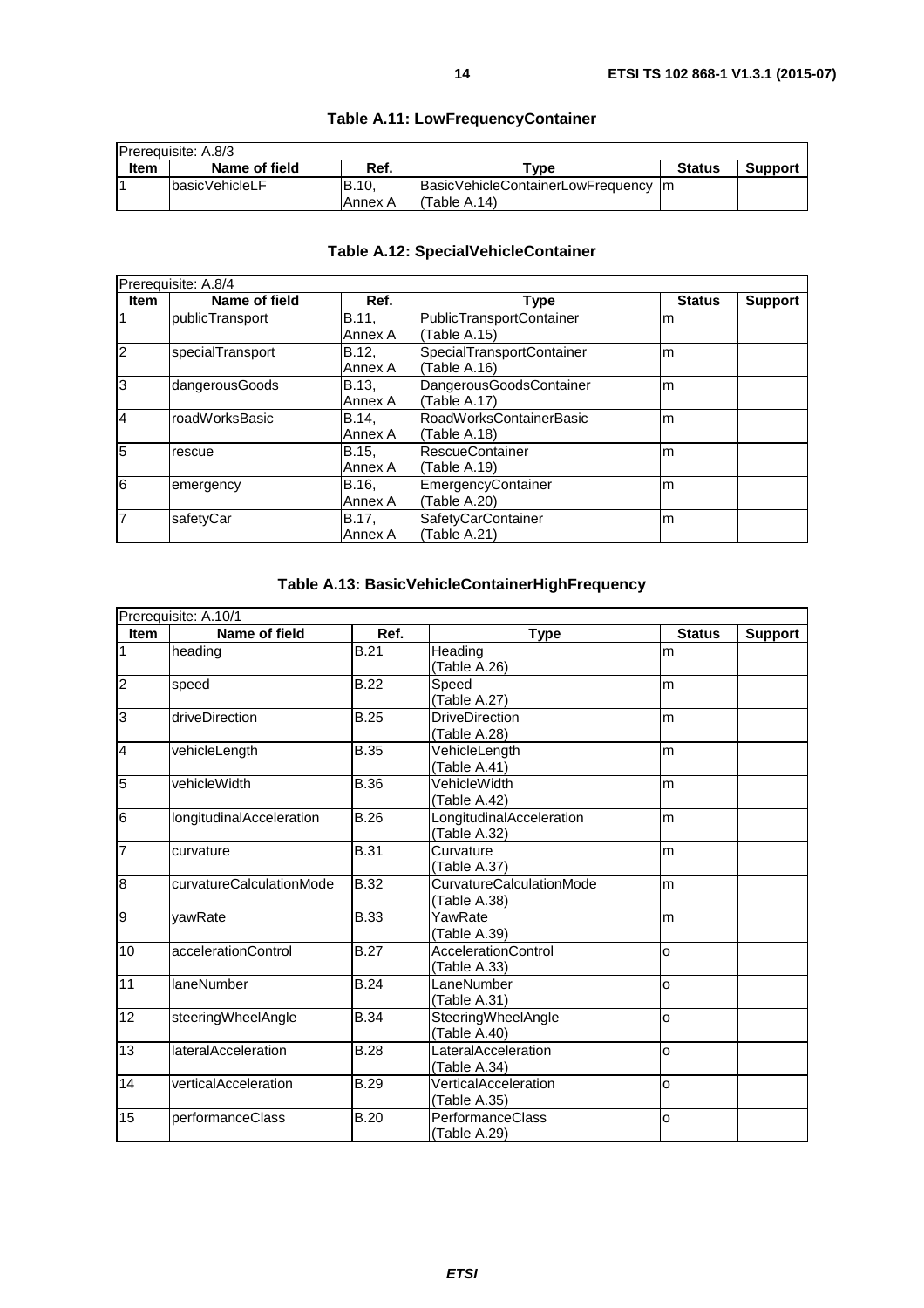<span id="page-14-0"></span>

|                | Prerequisite: A.11/1 |             |                                |               |                |  |  |  |
|----------------|----------------------|-------------|--------------------------------|---------------|----------------|--|--|--|
| <b>Item</b>    | Name of field        | Ref.        | Гуре                           | <b>Status</b> | <b>Support</b> |  |  |  |
|                | <u>lvehicleRole</u>  | <b>B.23</b> | VehicleRole<br>(Table A.30)    | Im            |                |  |  |  |
| $\overline{2}$ | exteriorLights       | <b>B.37</b> | ExteriorLights<br>(Table A.43) | ım            |                |  |  |  |
| 13             | pathHistory          | <b>B.38</b> | PathHistory<br>(Table A.44)    | ım            |                |  |  |  |

### **Table A.14: BasicVehicleContainerLowFrequency**

### **Table A.15: PublicTransportContainer**

| Prerequisite: A.12/1 |                           |             |                                    |               |                |  |  |
|----------------------|---------------------------|-------------|------------------------------------|---------------|----------------|--|--|
| <b>Item</b>          | Name of field             | Ref.        | ⊺vpe                               | <b>Status</b> | <b>Support</b> |  |  |
|                      | <b>lembarkationStatus</b> | IB.30       | IEmbarkationStatus<br>(Table A.36) | m             |                |  |  |
| 2                    | ptActivation              | <b>B.39</b> | PtActivation<br>(Table A.45)       |               |                |  |  |

#### **Table A.16: SpecialTransportContainer**

| Prerequisite: A.12/2 |                      |             |                                      |               |                |  |  |
|----------------------|----------------------|-------------|--------------------------------------|---------------|----------------|--|--|
| <b>Item</b>          | Name of field        | Ref.        | Type                                 | <b>Status</b> | <b>Support</b> |  |  |
|                      | specialTransportType | IB.40       | SpecialTransportType<br>(Table A.47) | m             |                |  |  |
| $\overline{2}$       | lightBarSirenInUse   | <b>B.46</b> | LightBarSirenInUse<br>(Table A.46)   |               |                |  |  |

### **Table A.17: DangerousGoodsContainer**

| <b>IPrerequisite: A.12/3</b> |                      |             |                                     |               |                |  |  |  |
|------------------------------|----------------------|-------------|-------------------------------------|---------------|----------------|--|--|--|
| Item                         | Name of field        | Ref.        | ™vpe                                | <b>Status</b> | <b>Support</b> |  |  |  |
|                              | IdangerousGoodsBasic | <b>B.41</b> | DangerousGoodsBasic<br>(Table A.48) | m             |                |  |  |  |

### **Table A.18: RoadWorksContainerBasic**

|             | <b>IPrerequisite: A.12/4</b> |             |                                              |               |                |  |  |  |
|-------------|------------------------------|-------------|----------------------------------------------|---------------|----------------|--|--|--|
| <b>Item</b> | Name of field                | Ref.        | Type                                         | <b>Status</b> | <b>Support</b> |  |  |  |
|             | IroadworksSubCauseCode       | <b>B.42</b> | <b>RoadworksSubCauseCode</b><br>(Table A.49) | O             |                |  |  |  |
| 12          | lightBarSirenInUse           | IB.46       | LightBarSirenInUse<br>(Table A.46)           | m             |                |  |  |  |
| 13          | <b>closedLanes</b>           | <b>B.43</b> | <b>ClosedLanes</b><br>Table A.50)            |               |                |  |  |  |

### **Table A.19: RescueContainer**

| IPrereguisite: A.12/5 |                     |       |                                    |               |                |  |  |
|-----------------------|---------------------|-------|------------------------------------|---------------|----------------|--|--|
| <b>Item</b>           | Name of field       | Ref.  | $\mathsf{v}$ pe                    | <b>Status</b> | <b>Support</b> |  |  |
|                       | llightBarSirenInUse | B.46  | LightBarSirenInUse<br>(Table A.46) | m             |                |  |  |
| 19                    | emergencyPriority   | IB.48 | EmergencyPriority<br>(Table A.51)  |               |                |  |  |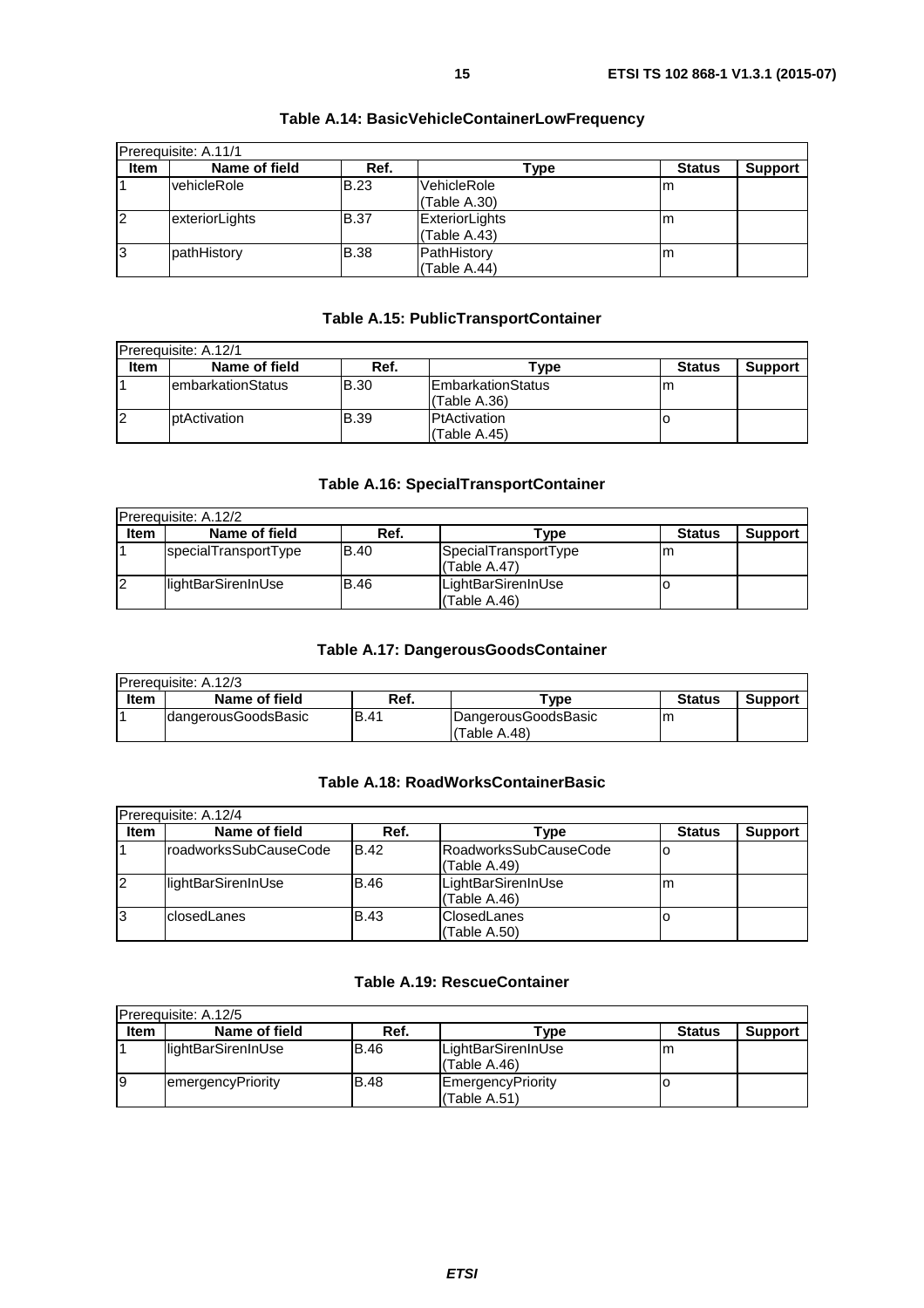<span id="page-15-0"></span>

|                | Prerequisite: A.12/6 |             |                                    |               |                |
|----------------|----------------------|-------------|------------------------------------|---------------|----------------|
| <b>Item</b>    | Name of field        | Ref.        | Type                               | <b>Status</b> | <b>Support</b> |
|                | lightBarSirenInUse   | <b>B.46</b> | LightBarSirenInUse<br>(Table A.46) | m             |                |
| $\overline{2}$ | lincidentIndication  | <b>B.47</b> | CauseCode<br>(Table A.52)          |               |                |
| l3             | emergencyPriority    | <b>B.48</b> | EmergencyPriority<br>(Table A.51)  | O             |                |

### **Table A.20: EmergencyContainer**

### **Table A.21: SafetyCarContainer**

|             | Prerequisite: A.12/7 |             |                                    |               |                |
|-------------|----------------------|-------------|------------------------------------|---------------|----------------|
| <b>Item</b> | Name of field        | Ref.        | Type                               | <b>Status</b> | <b>Support</b> |
|             | lightBarSirenInUse   | <b>B.46</b> | LightBarSirenInUse<br>(Table A.46) | m             |                |
| 12          | lincidentIndication  | <b>B.47</b> | CauseCode<br>(Table A.52)          |               |                |
| 13          | <b>ItrafficRule</b>  | <b>B.44</b> | TrafficRule<br>(Table A.53)        |               |                |
| 13          | speedLimit           | <b>B.45</b> | SpeedLimit<br>(Table A.54)         |               |                |

# A.6.7 Protocol parameters

# A.6.7.1 Timing requirements

#### **Table A.22: Timing requirements**

| <b>Item</b>     | Name of field                                               | <b>Reference</b> | <b>Default value</b>                            | <b>Status</b> | <b>Support</b> |
|-----------------|-------------------------------------------------------------|------------------|-------------------------------------------------|---------------|----------------|
| $\overline{1}$  | Maximum CAM generation frequency<br>(T_GenCamMax)           | 6.1.3            | 1 000 ms                                        | m             |                |
| $\overline{2}$  | Minimum CAM generation frequency<br>(T_GenCamMin)           | 6.1.3            | 100 ms                                          | m             |                |
| $\overline{3}$  | T_CheckCamGen                                               | 6.1.3            | $\leq$ T GenCamMin                              | m             |                |
| 4               | T_GenCam_Dcc                                                | 6.1.3            | T_GenCamMin ≤<br>T_GenCam_DCC ≤<br>T_GenCamMax. | m             |                |
| $\overline{5}$  | T GenCam                                                    | 6.1.3            | T_GenCamMax                                     | m             |                |
| $6\overline{6}$ | N GenCam                                                    | 6.1.3            | maximum value 3                                 | m             |                |
| $\overline{7}$  | Maximum time without including low<br>frequency container   | 6.1.3            | 500 ms                                          | m             |                |
| 8               | Maximum time without including special<br>vehicle container | 6.1.3            | 500 ms                                          | m             |                |
| 9               | CAM generation time                                         | 6.1.5.1          | $< 50$ ms                                       | m             |                |
| 10              | Difference between CAM generation time<br>and time stamp    | 6.1.5.2          | $<$ 32 767 ms                                   | m             |                |

# A.6.8 Common elements

### **Table A.23: ITS PDU header**

| <b>Item</b> | vpe"                   | Reference                   | Value                                |
|-------------|------------------------|-----------------------------|--------------------------------------|
|             | <b>protocolVersion</b> | B.1<br>-4                   | currentVersion(1)                    |
| 2           | ImessageID             | B.1<br>71<br>-4             | cam(2)                               |
| 3           | <b>IstationID</b>      | B.1<br>71<br>$\overline{A}$ | 4 294 967 295)<br>Integer $(0 \dots$ |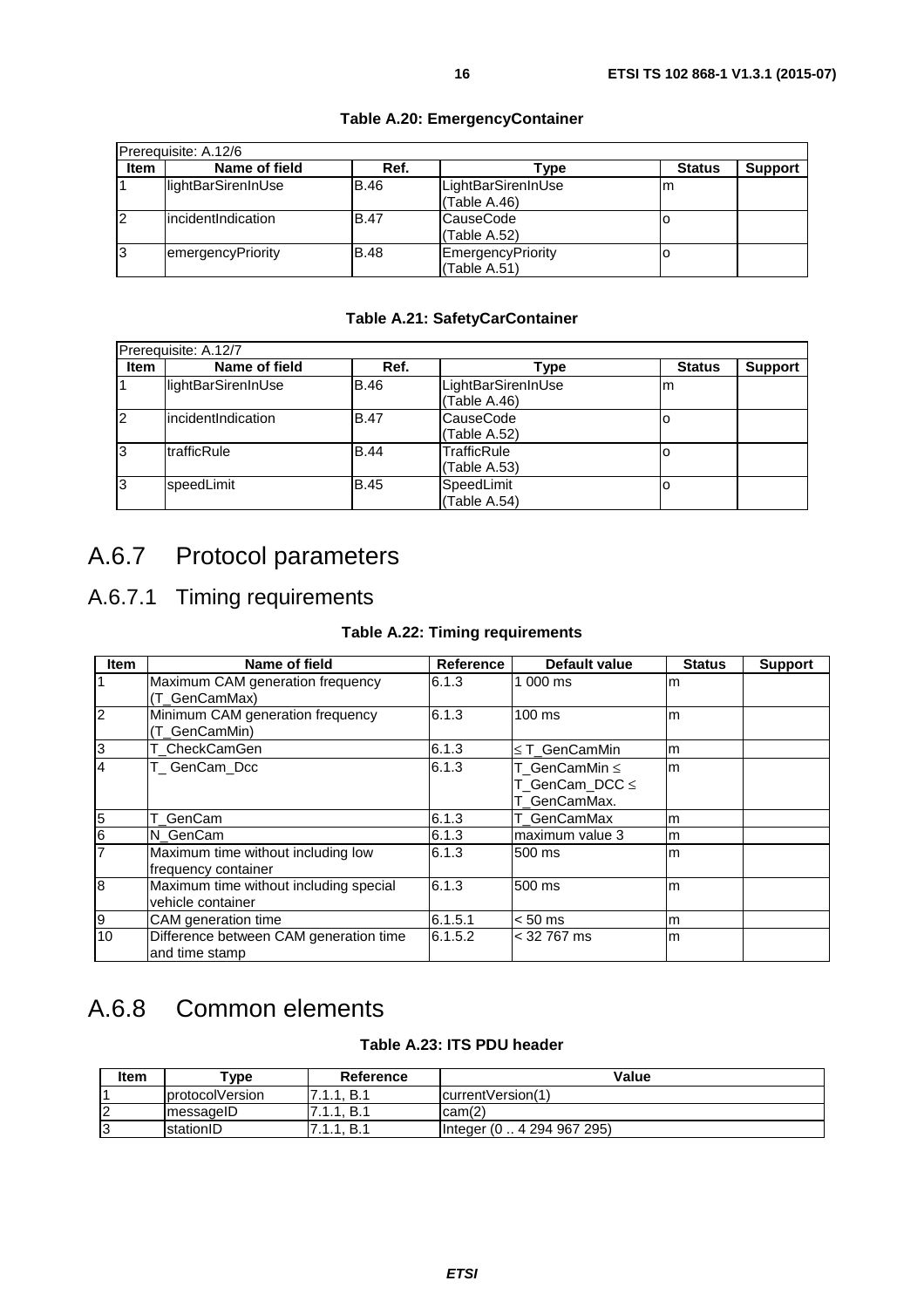<span id="page-16-0"></span>

| Item           | <b>Type</b>               | Reference   |                                                     | Value                                                 |
|----------------|---------------------------|-------------|-----------------------------------------------------|-------------------------------------------------------|
| $\mathbf{1}$   | latitude                  | <b>B.19</b> | Integer { oneMicrodegreeNorth (10),                 |                                                       |
|                |                           |             |                                                     | oneMicrodegreeSouth (-10), unavailable(900 000 001) } |
|                |                           |             | (-900 000 000  900 000 001) -- multiples of 0,1     |                                                       |
|                |                           |             | microdegree                                         |                                                       |
| $\overline{2}$ | longitude                 | B.19        |                                                     | Integer { oneMicrodegreeEast (10), oneMicrodegreeWest |
|                |                           |             | (-10), unavailable(1 800 000 001) }                 |                                                       |
|                |                           |             | (-1 799 999 999  1 800 000 001) -- multiples of 0,1 |                                                       |
|                |                           |             | microdegree                                         |                                                       |
| $\overline{3}$ | positionConfidenceEllipse | <b>B.19</b> | semiMajorConfidence                                 | Integer { oneCentimeter(1),                           |
|                |                           |             |                                                     | outOfRange(4 094),                                    |
|                |                           |             |                                                     | unavailable $(4 095)$ }                               |
|                |                           |             |                                                     | (04095)                                               |
|                |                           |             | semiMinorConfidence                                 | Integer { oneCentimeter(1),                           |
|                |                           |             |                                                     | outOfRange(4 094),                                    |
|                |                           |             |                                                     | unavailable $(4 095)$ }                               |
|                |                           |             |                                                     | (04095)                                               |
|                |                           |             | semiMajorOrientation                                | Heading                                               |
| $\overline{4}$ | altitude                  | <b>B.19</b> | altitudeValue                                       | Integer { seaLevel(0),                                |
|                |                           |             |                                                     | oneCentimeter(1),                                     |
|                |                           |             |                                                     | unavailable(800 001) }                                |
|                |                           |             | altitudeConfidence                                  | $(-10000080001)$<br>Enum { alt-000-01 (0),            |
|                |                           |             |                                                     | alt-000-02 (1),                                       |
|                |                           |             |                                                     | alt-000-05 (2),                                       |
|                |                           |             |                                                     | alt-000-10 (3),                                       |
|                |                           |             |                                                     | alt-000-20 (4),                                       |
|                |                           |             |                                                     | alt-000-50 (5),                                       |
|                |                           |             |                                                     | alt-001-00 (6),                                       |
|                |                           |             |                                                     | alt-002-00 (7),                                       |
|                |                           |             |                                                     | alt-005-00 (8),                                       |
|                |                           |             |                                                     | alt-010-00 (9),                                       |
|                |                           |             |                                                     | alt-020-00 (10),                                      |
|                |                           |             |                                                     | alt-050-00 (11),                                      |
|                |                           |             |                                                     | alt-100-00 (12),                                      |
|                |                           |             |                                                     | alt-200-00 (13),                                      |
|                |                           |             |                                                     | outOfRange (14),                                      |
|                |                           |             |                                                     | unavailable (15)} (1  127)                            |

**Table A.24: ReferencePosition** 

### **Table A.25: StationType**

| Item | ⊺vpe        | Reference | Value                                                                                                                                                                                                                |
|------|-------------|-----------|----------------------------------------------------------------------------------------------------------------------------------------------------------------------------------------------------------------------|
|      | stationType | IB.18     | Integer { unknown(0), pedestrian(1), cyclist(2), moped(3),<br>motorcycle(4), passengerCar(5), bus(6), lightTruck(7),<br> heavyTruck(8), trailer(9), specialVehicles(10), tram(11),<br>$\{roadSideUnit(15)\}$ (0 255) |

### **Table A.26: Heading**

| ltem | [vpe              | Reference   | Value                                                                                                                        |
|------|-------------------|-------------|------------------------------------------------------------------------------------------------------------------------------|
|      | headingValue      | IB.21       | Integer { wgs84North(0), wgs84East(900), wgs84South(1 800),  <br>$\wedge$ wgs84West(2 700), unavailable(3 600) } (0 . 3 600) |
| 12   | headingConfidence | <b>B.21</b> | Integer { withinZeroPointOneDegree(1), withinOneDegree(10),<br>outOfRange(126), unavailable(127) } (1  127)                  |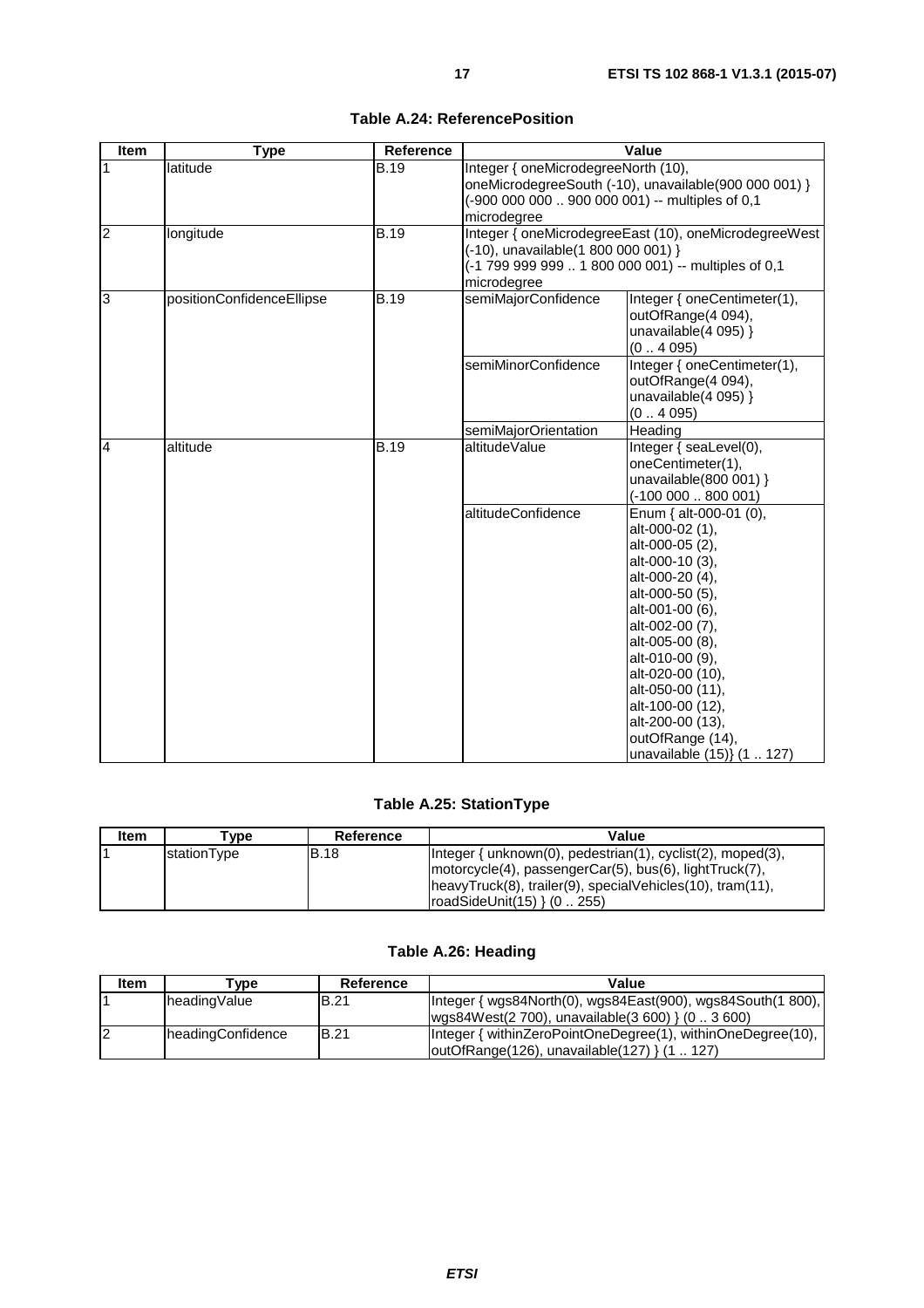<span id="page-17-0"></span>

| Item           | Type            | Reference    | Value                                                                                                                     |
|----------------|-----------------|--------------|---------------------------------------------------------------------------------------------------------------------------|
|                | speedValue      | <b>B.22</b>  | Integer { standstill(0), oneCentimeterPerSec(1),<br>$ unavailable(16 383) \} (0 16 383)$                                  |
| $\overline{2}$ | SpeedConfidence | <b>IB.22</b> | Integer { withinOneCentimeterPerSec(1),<br>withinOneMeterPerSec(100), outOfRange(126),<br>$ unavailable(127) \}$ (1. 127) |

### **Table A.27: Speed**

#### **Table A.28: DriveDirection**

| ---- | vno                 | -<br>--------     | /alue                                                                                                               |
|------|---------------------|-------------------|---------------------------------------------------------------------------------------------------------------------|
|      | drivel<br>⊃ırectıor | つら<br>B<br>ں ے. ب | -<br>$\sqrt{2}$<br>10<br>7 A 1<br>backward<br>prward<br>$\sim \cdot \cdot \cdot$<br>unavailable<br>╘<br>.<br>$\sim$ |

#### **Table A.29: PerformanceClass**

| Item | vpe                      | Reference | Value                                                      |
|------|--------------------------|-----------|------------------------------------------------------------|
|      | <b>IperformanceClass</b> | IB.20     | { unavailable(0), performanceClassA(1),<br><b>I</b> nteger |
|      |                          |           | $ performanceClassB(2) \rangle$ (0                         |

#### **Table A.30: VehicleRole**

| ltem | "vpe                | Reference   | Value                                                                                                                                     |
|------|---------------------|-------------|-------------------------------------------------------------------------------------------------------------------------------------------|
|      | <b>IvehicleRole</b> | <b>B.23</b> | Enum { default(0), publicTransport(1), specialTransport(2),<br>dangerous Goods(3), road Work(4), rescue(5), emergency(6),<br>safetyCar(7) |

#### **Table A.31: LaneNumber**

| <b>Item</b> | Type               | Reference   | Value                                               |
|-------------|--------------------|-------------|-----------------------------------------------------|
|             | <b>IlaneNumber</b> | <b>B.24</b> | Integer { offTheRoad(-1), hardShoulder(0),          |
|             |                    |             | outermostDrivingLane(1), secondLaneFromOutside(2) } |
|             |                    |             | $\ldots$ 14 <sup><math>\lambda</math></sup>         |

### **Table A.32: LongitudinalAcceleration**

| <b>Item</b> | vpe'                               | Reference   | Value                                                                                  |
|-------------|------------------------------------|-------------|----------------------------------------------------------------------------------------|
|             | longitudinalAccelerationValue      | <b>B.26</b> | Integer { pointOneMeterPerSecSquaredForward(1),                                        |
|             |                                    |             | pointOneMeterPerSecSquaredBackward(-1),<br>unavailable(161) {-160  161)                |
|             | IongitudinalAccelerationConfidence | <b>B.26</b> | Integer{ pointOneMeterPerSecSquared(1),<br>outOfRange(101), unavailable(102)} (0  102) |

#### **Table A.33: AccelerationControl**

| <b>Item</b> | Tvpe                 | Reference   | Value                                                                                                                                                                                     |
|-------------|----------------------|-------------|-------------------------------------------------------------------------------------------------------------------------------------------------------------------------------------------|
|             | laccelerationControl | <b>B.27</b> | Bitstring { brakePedalActive (0), gasPedalActive (1),<br>emergencyBrakeActive (2), collisionWarningActive (3),<br>[accActive (4), cruiseControl (5), speedLimiterActive (6)]<br>(SIZE(7)) |

### **Table A.34: LateralAcceleration**

| <b>Item</b> | Type                           | Reference   | Value                                                                                                                          |
|-------------|--------------------------------|-------------|--------------------------------------------------------------------------------------------------------------------------------|
|             | llateralAccelerationValue      | IB.28       | Integer { pointOneMeterPerSecSquaredToRight(-1),<br>pointOneMeterPerSecSquaredToLeft(1),<br>$ unavailable(161) \}$ (-160  161) |
| 12          | IlateralAccelerationConfidence | <b>B.28</b> | Integer { pointOneMeterPerSecSquared(1),<br>$ outOfRange(101), unavailable(102)\}$ (0102)                                      |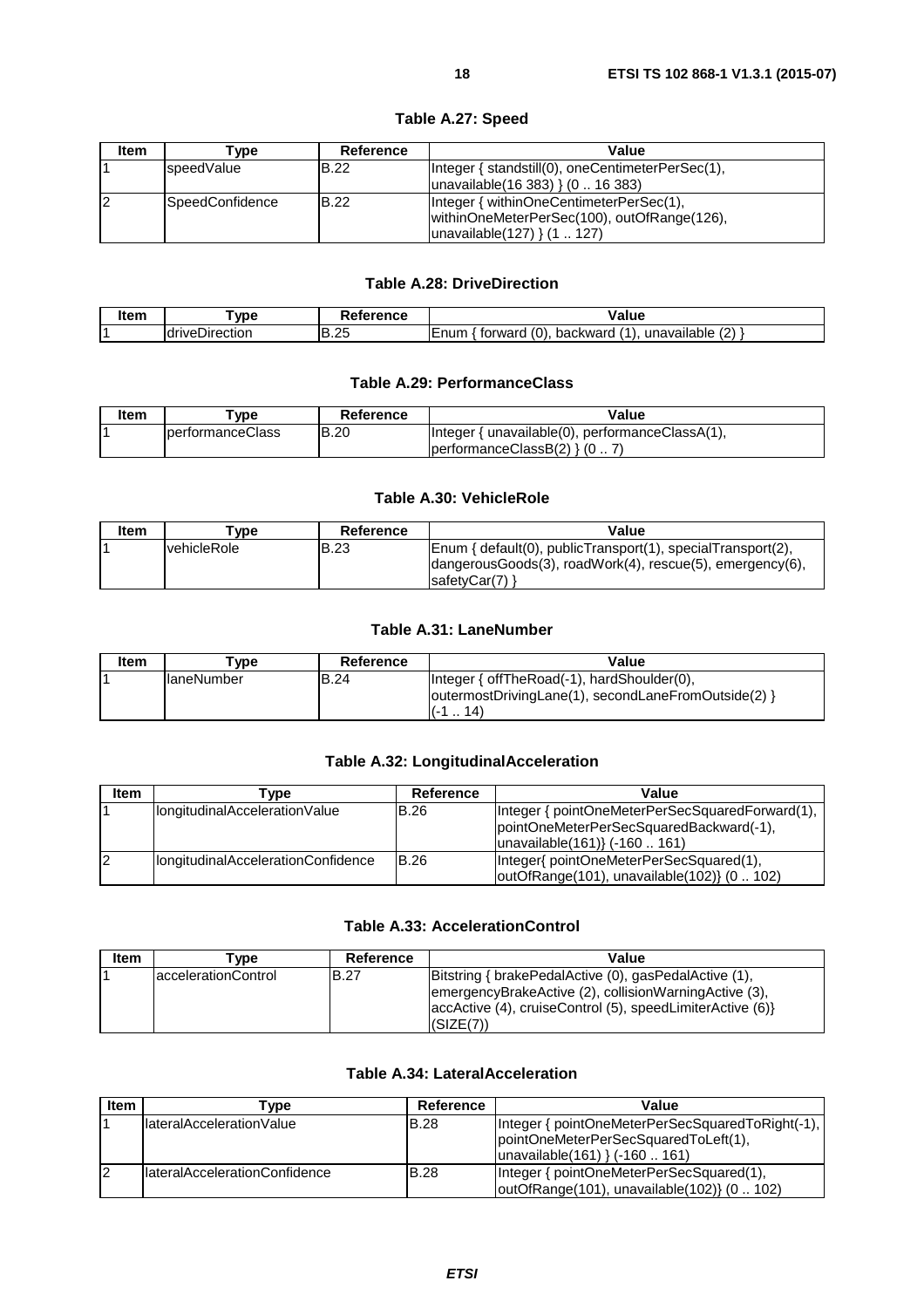<span id="page-18-0"></span>

| <b>Item</b>    | ⊺vpe                                   | Reference   | Value                                                                                                               |
|----------------|----------------------------------------|-------------|---------------------------------------------------------------------------------------------------------------------|
|                | verticalAccelerationValue              | <b>B.29</b> | Integer { pointOneMeterPerSecSquaredUp(1),<br>pointOneMeterPerSecSquaredDown(-1),<br>unavailable(161) } (-160  161) |
| $\overline{2}$ | <b>IverticalAccelerationConfidence</b> | <b>B.29</b> | Integer { pointOneMeterPerSecSquared(1),<br>outOfRange(101), unavailable(102)} (0  102)                             |

#### **Table A.35: VerticalAcceleration**

### **Table A.36: EmbarkationStatus**

| . | VD <sub>6</sub>                             | $-$<br>י כוועל     | alue                       |
|---|---------------------------------------------|--------------------|----------------------------|
|   | $\sim$<br>----<br>ิรtatus<br>чканов.<br>emu | oc<br>Ð<br>-<br>JU | -<br>nie.<br>ו ורז<br>-sar |

#### **Table A.37: Curvature**

| <b>Item</b> | Type                 | Reference   | Value                                              |
|-------------|----------------------|-------------|----------------------------------------------------|
|             | lcurvatureValue      | <b>B.31</b> | $ $ Integer $\{$ straight $(0),$                   |
|             |                      |             | reciprocalOf1MeterRadiusToRight(-30 000),          |
|             |                      |             | reciprocalOf1MeterRadiusToLeft(30 000),            |
|             |                      |             | unavailable(30001) } (-30 000  30 001) }           |
| 12          | lcurvatureConfidence | <b>B.31</b> | Enum { onePerMeter-0-00002 (0), -- within 0,00002  |
|             |                      |             | m^-1 onePerMeter-0-0001 (1), -- within 0,0001 m^-1 |
|             |                      |             | onePerMeter-0-0005 (2), -- within 0,0005 m^-1      |
|             |                      |             | onePerMeter-0-002 (3), -- within 0,002 m^-1        |
|             |                      |             | onePerMeter-0-01 (4), -- within 0,01 m^-1          |
|             |                      |             | onePerMeter-0-1 (5), -- within 0,1 m^-1 outOfRange |
|             |                      |             | (6), unavailable (7) }                             |

### **Table A.38: CurvatureCalculationMode**

| ltem | `vpe                             | Reference | Value                                     |
|------|----------------------------------|-----------|-------------------------------------------|
|      | <b>IcurvatureCalculationMode</b> | IB.32     | Enum { yawRateUsed(0), yawRateNotUsed(1), |
|      |                                  |           | ItransitionMode(2)                        |

### **Table A.39: YawRate**

| <b>Item</b> | Type              | Reference   | Value                                                                                                                                                                                                   |
|-------------|-------------------|-------------|---------------------------------------------------------------------------------------------------------------------------------------------------------------------------------------------------------|
|             | yawRateValue      | <b>B.33</b> | Integer { straight(0), degSec-000-01ToRight(-1),<br>$\deg$ Sec-000-01ToLeft(1), unavailable(32 767) }<br>(-32 767  32 767) LSB units of 0,01 degrees per<br>second                                      |
| 2           | yawRateConfidence | <b>B.33</b> | Enum { degSec-000-01 (0),<br>degSec-000-05 (1),<br>degSec-000-10 (2),<br>degSec-001-00 (3),<br>degSec-005-00 (4),<br>degSec-010-00 (5),<br>degSec-100-00 (6),<br>outOfRange (7),<br>unavailable $(8)$ } |

### **Table A.40: SteeringWheelAngle**

| <b>Item</b> | rvpe)                     | Reference   | Value                                            |
|-------------|---------------------------|-------------|--------------------------------------------------|
|             | steeringWheelAngleValue   | <b>B.34</b> | Integer $\{$ straight $(0)$ ,                    |
|             |                           |             | lonePointFiveDegreesToRight(-1),                 |
|             |                           |             | onePointFiveDegreesToLeft(1), unavailable(511) } |
|             |                           |             | $1(-511511)$                                     |
| 12          | steering Wheel Confidence | <b>B.34</b> | Integer { withinOnePointFiveDegrees(1),          |
|             |                           |             | outOfRange(126), unavailable(127) } (1  127)     |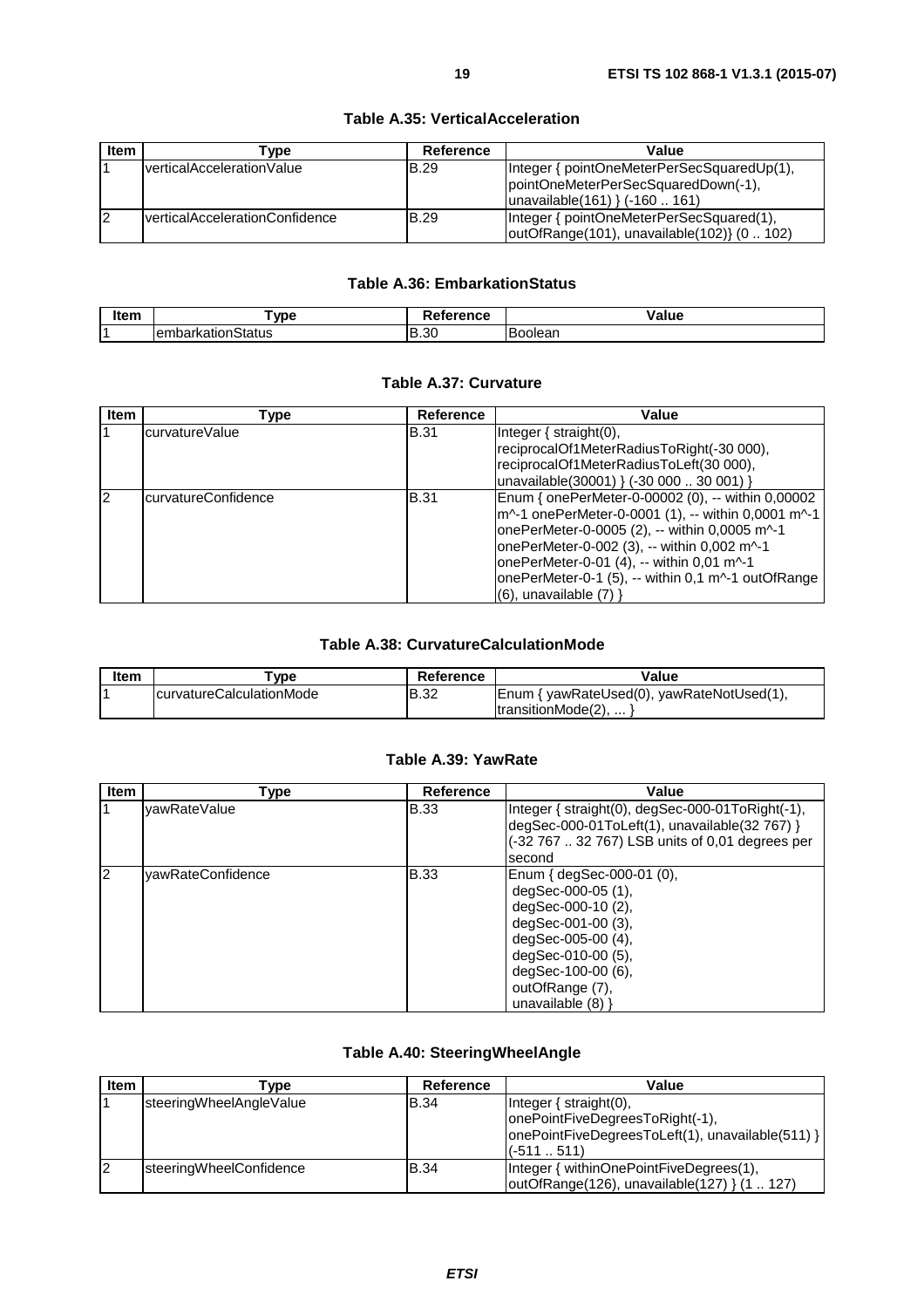#### **Table A.41: VehicleLength**

### **Table A.42: VehicleWidth**

<span id="page-19-0"></span>

| Item | vpe                  | Reference | Value                                                  |
|------|----------------------|-----------|--------------------------------------------------------|
|      | <u>lvehicleWidth</u> | IB.36     | { tenCentimeters(1), outOfRange(61),<br><b>Integer</b> |
|      |                      |           | unavailable(62)<br>62                                  |

#### **Table A.43: ExteriorLights**

| <b>Item</b> | Type           | <b>Reference</b> | Value                                                                                                                                                                                       |                                                             |
|-------------|----------------|------------------|---------------------------------------------------------------------------------------------------------------------------------------------------------------------------------------------|-------------------------------------------------------------|
|             | exteriorLights | <b>B.37</b>      | Bitstring<br>lowBeamHeadlightsOn<br>highBeamHeadlightsOn<br>leftTurnSignalOn<br>rightTurnSignalOn<br>daytimeRunningLightsOn<br>reverseLightOn<br>fogLightOn<br>parkingLightsOn<br>(SIZE(8)) | (0),<br>(1),<br>(2),<br>(3),<br>(4),<br>(5),<br>(6),<br>(7) |

#### **Table A.44: PathHistory**

| --- | <b>VDE</b>                  | rance<br>יינ | 'alue<br>.                                                                                                                               |
|-----|-----------------------------|--------------|------------------------------------------------------------------------------------------------------------------------------------------|
|     | liet∩ri<br>ıvau<br>11.2 L U | IB.38        | $\cdots$<br>nn'<br>--<br>-<br>$\overline{\phantom{a}}$<br>oint?<br>.<br>∴∹er ∶<br>. .<br>ʻatn.<br>muence.<br>-11<br>. זר<br>ັ<br>ີ<br>-- |

#### **Table A.45: PtActivation**

| <b>Item</b> | [vpe                      | Reference | Value                                                                                             |
|-------------|---------------------------|-----------|---------------------------------------------------------------------------------------------------|
|             | ptActivationType          | IB.39     | Integer { undefined Coding Type (0), r09-<br>[16CodingType(1), vdv-50149CodingType(2) }<br>(0255) |
| 2           | <b>I</b> ptActivationData | IB.39     | OctetString (SIZE(120))                                                                           |

#### **Table A.46: LightBarSirenInUse**

| ltam<br>ונפוו | <b>VDE</b>                                           | <br>nue  | 'alue                                                                                                     |
|---------------|------------------------------------------------------|----------|-----------------------------------------------------------------------------------------------------------|
|               | $\cdot$ .<br>.<br>⊟liah*′<br>sirer.<br>$\sim$<br>JSE | .46<br>D | Bit<br>sirenActivated<br>lightBarActivated<br><b>Construction Construction</b><br>. .<br>- ( ( ) .<br>יחד |

#### **Table A.47: SpecialTransportType**

| Item | vpe ⊺                | Reference l | Value                                                      |
|------|----------------------|-------------|------------------------------------------------------------|
|      | specialTransportType | IB.40       | Bitstring { heavyLoad(0), excessWidth(1), excessLength(2), |
|      |                      |             | $excessHeight(3)$ { $SIZE(4)$ }                            |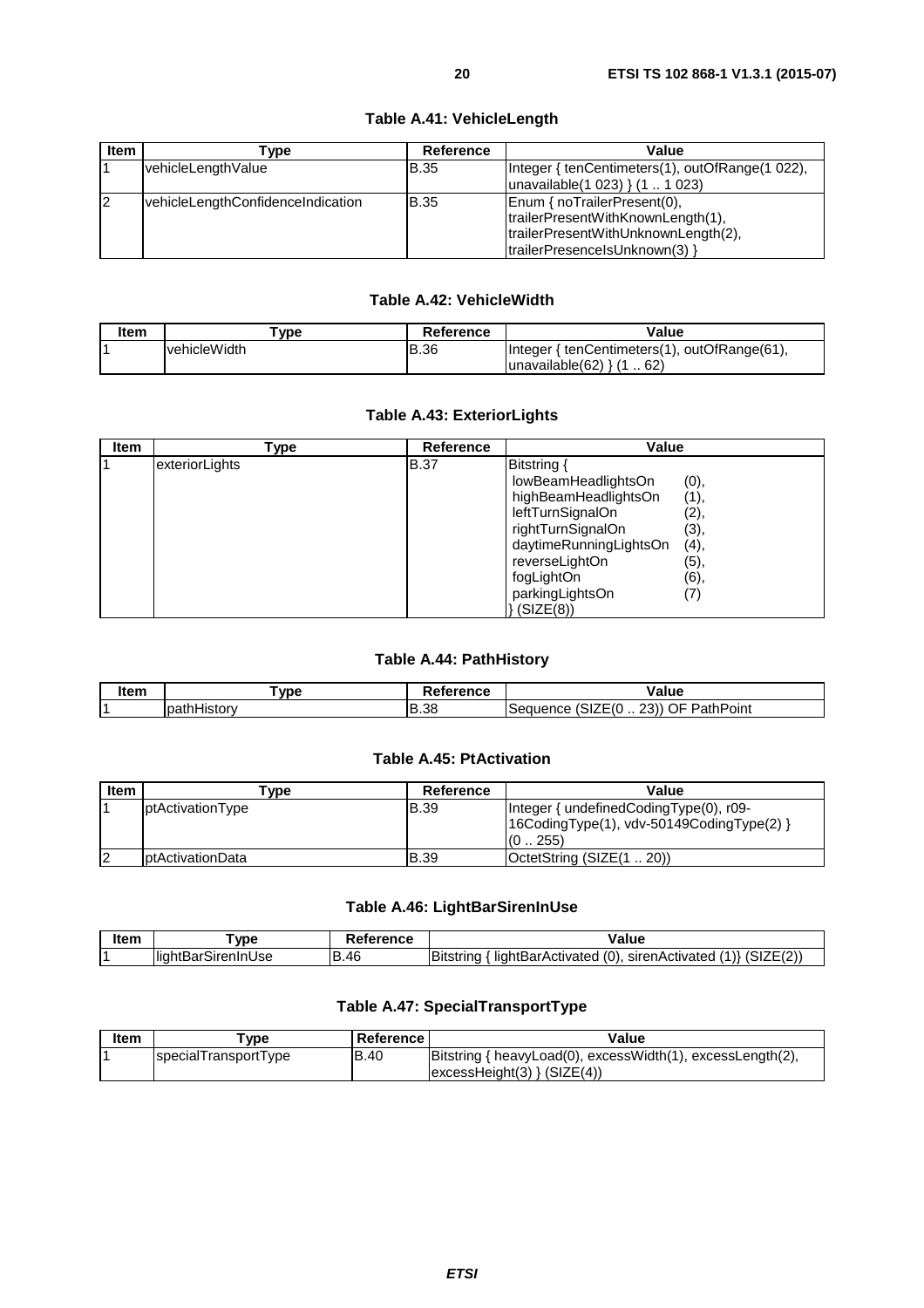<span id="page-20-0"></span>

| <b>Item</b> | [ype                | Reference   | Value                                                                                                                                                                                                                                                                                                                                                                                                                                                                                                                                                 |
|-------------|---------------------|-------------|-------------------------------------------------------------------------------------------------------------------------------------------------------------------------------------------------------------------------------------------------------------------------------------------------------------------------------------------------------------------------------------------------------------------------------------------------------------------------------------------------------------------------------------------------------|
|             | dangerousGoodsBasic | <b>B.41</b> | Bitstring { explosives1(0), explosives2(1), explosives3(2),<br>$\exp$ losives4 $(3)$ , explosives $5(4)$ , explosives $6(5)$ ,<br>flammableGases(6), nonFlammableGases(7), toxicGases(8),<br>flammableLiquids(9), flammableSolids(10),<br>substancesLiableToSpontaneousCombustion(11),<br>substancesEmittingFlammableGasesUponContactWithWater(12),<br>oxidizingSubstances(13), organicPeroxides(14),<br>toxicSubstances(15), infectiousSubstances(16),<br>radioactiveMaterial(17), corrosiveSubstances(18),<br>miscellaneousDangerousSubstances(19)} |

### **Table A.48: DangerousGoodsBasic**

#### **Table A.49: RoadworksSubCauseCode**

| Item | $rV$ pe                | Reference | Value                                                                                                                                               |
|------|------------------------|-----------|-----------------------------------------------------------------------------------------------------------------------------------------------------|
|      | IroadworksSubCauseCode | IB.42     | Integer {unavailable(0), majorRoadworks(1),<br>roadMarkingWork(2),<br>slowMovingRoadMaintenance(3),<br>winterService(4), streetCleaning(5) $(0255)$ |

#### **Table A.50: ClosedLanes**

| <b>Item</b> | ⊺vpe                       | Reference   | Value                                      |
|-------------|----------------------------|-------------|--------------------------------------------|
|             | <b>IhardShoulderStatus</b> | IB.43       | Enum { availableForStopping(0), closed(1), |
|             |                            |             | availableForDriving(2) } OPTIONAL          |
| 12          | drivingLaneStatus          | <b>B.43</b> | Bitstring { outermostLaneClosed(1),        |
|             |                            |             | secondLaneFromOutsideClosed(2) } (SIZE)    |
|             |                            |             | (14)<br>.                                  |

### **Table A.51: EmergencyPriority**

| <b>Item</b> | ™vpe               | Reference | Value                                                                                            |
|-------------|--------------------|-----------|--------------------------------------------------------------------------------------------------|
|             | lemergencyPriority | IB.48     | BitString { requestForRightOfWay(0),<br> requestForFreeCrossingAtATrafficLight(1) } (SIZE<br>(2) |

### **Table A.52: CauseCode**

| <b>Item</b> | Type         | Reference   | Value                                                                                                                                                                                                                                                                                                                                                                                                                                                                                                                                                                                                                                                                                                                                                                                                        |
|-------------|--------------|-------------|--------------------------------------------------------------------------------------------------------------------------------------------------------------------------------------------------------------------------------------------------------------------------------------------------------------------------------------------------------------------------------------------------------------------------------------------------------------------------------------------------------------------------------------------------------------------------------------------------------------------------------------------------------------------------------------------------------------------------------------------------------------------------------------------------------------|
| 1           | causeCode    | <b>B.47</b> | Integer { reserved (0), trafficCondition (1), accident (2), roadworks (3),<br>adverseWeatherCondition-Adhesion (6), hazardousLocation-<br>SurfaceCondition (9), hazardousLocation-ObstacleOnTheRoad (10),<br>hazardousLocation-AnimalOnTheRoad (11),<br>humanPresenceOnTheRoad (12), wrongWayDriving (14),<br>rescueAndRecoveryWorkInProgress (15), adverseWeatherCondition-<br>ExtremeWeatherCondition (17), adverseWeatherCondition-Visibility<br>(18), adverseWeatherCondition-Precipitation (19), slowVehicle (26),<br>dangerousEndOfQueue (27), vehicleBreakdown (91), postCrash (92),<br>humanProblem (93), stationaryVehicle (94),<br>emergencyVehicleApproaching (95), hazardousLocation-<br>DangerousCurve (96), collisionRisk (97), signalViolation (98),<br>dangerous Situation $(99)$ } $(0255)$ |
| 2           | subCauseCode | <b>B.47</b> | Integer (0 ., 255)                                                                                                                                                                                                                                                                                                                                                                                                                                                                                                                                                                                                                                                                                                                                                                                           |

### **Table A.53: TrafficRule**

| Item | vpe              | Reference | Value                                                            |
|------|------------------|-----------|------------------------------------------------------------------|
| I 4  | <br>ItrafficRule | R<br>B.44 | $'$ noPassing(0),<br>, noPassingFor I rucks(1),<br><b>I</b> Enum |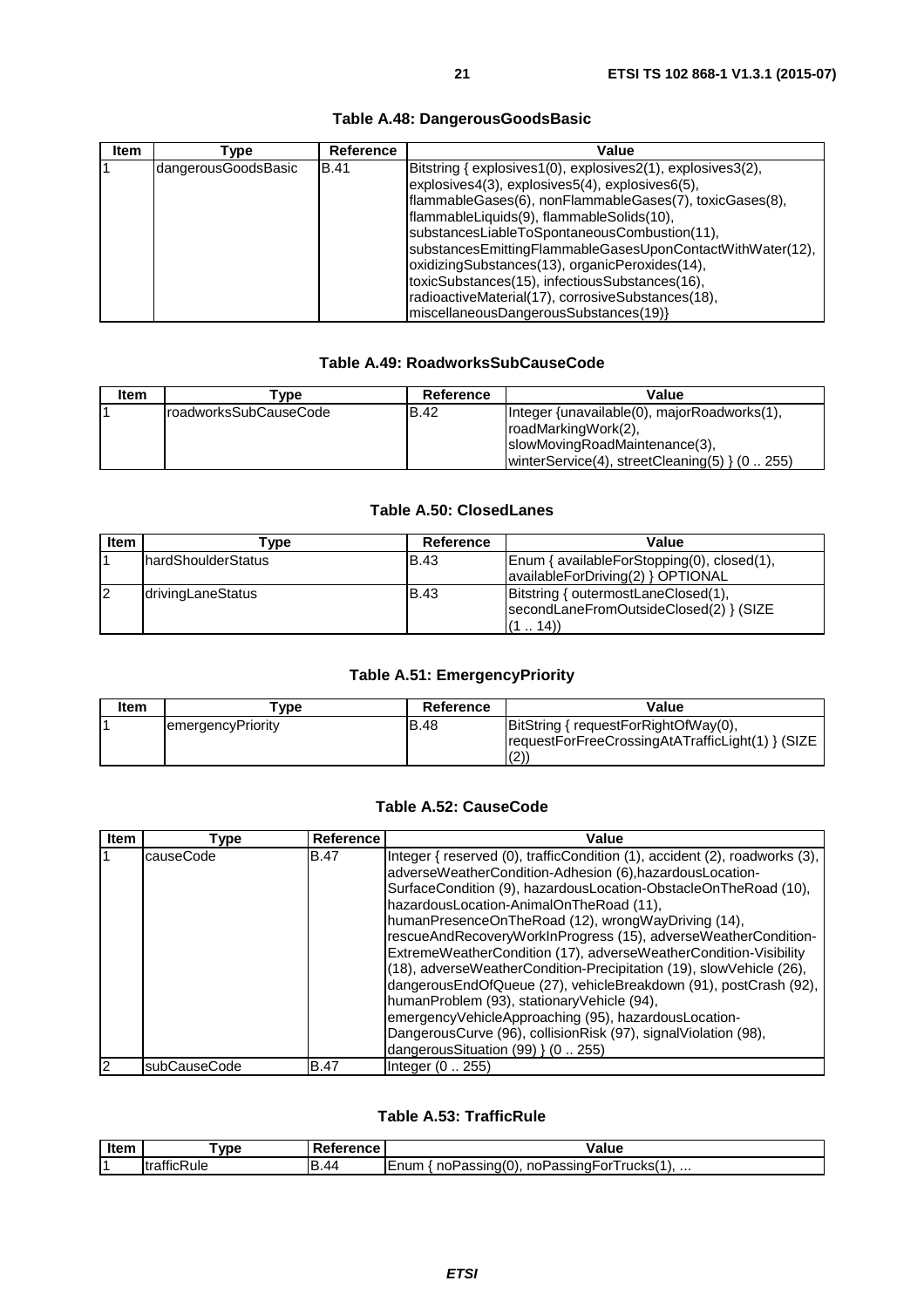### **Table A.54: SpeedLimit**

<span id="page-21-0"></span>

| Item | vpe                 | $-$ - $ -$          | alue                                                     |  |
|------|---------------------|---------------------|----------------------------------------------------------|--|
|      | .ımıt<br><b>spe</b> | R<br>$\Lambda$<br>᠇ | つよよ<br>. (೧<br>∖mPerHour(<br>ienei<br>oneK<br>້<br>.<br> |  |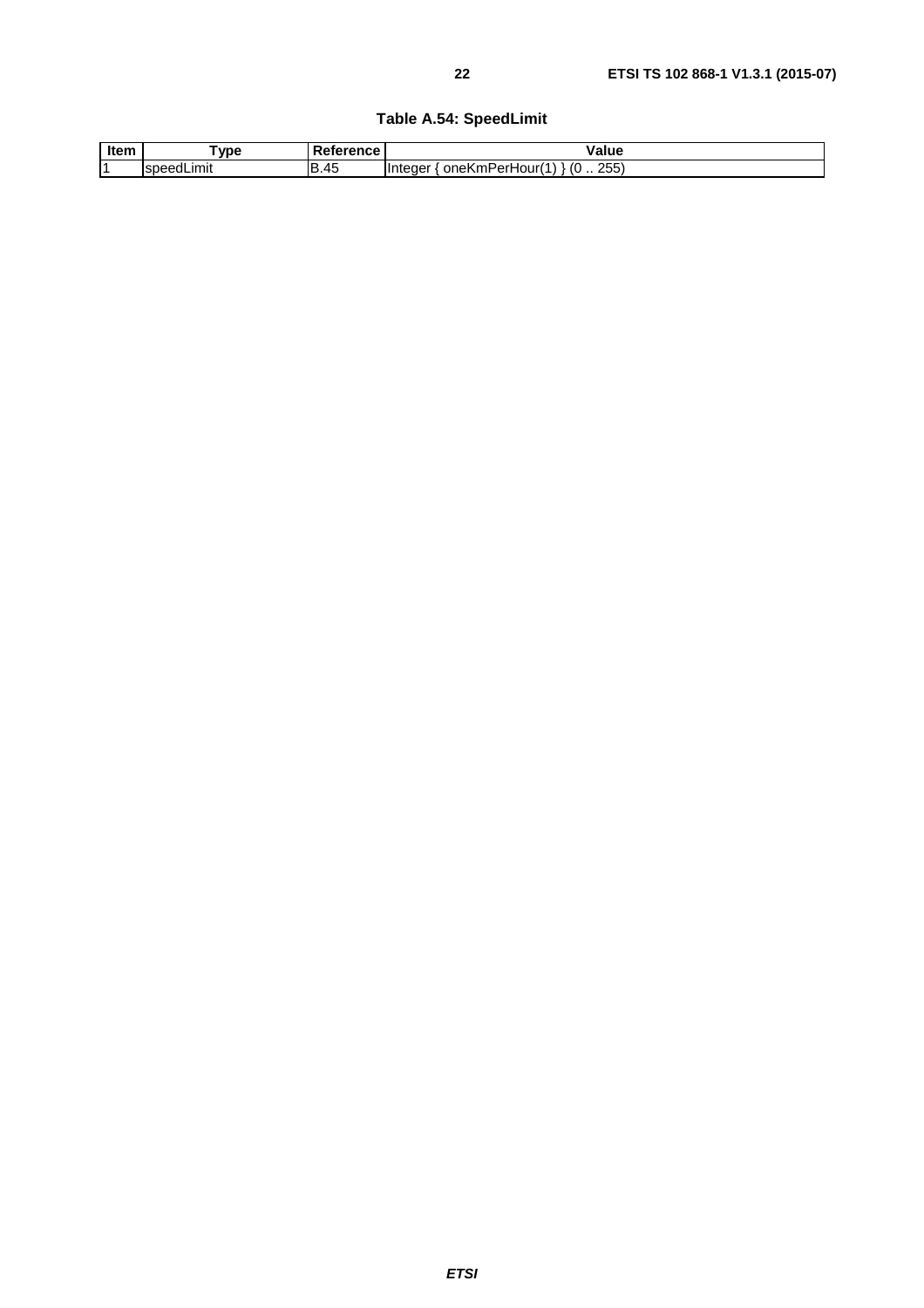- <span id="page-22-0"></span>• ETSI TS 102 637-3 (V1.1.1): "Intelligent Transport Systems (ITS); Vehicular Communications; Basic Set of Applications; Part 3: Specifications of Decentralized Environmental Notification Basic Service".
- ETSI TS 102 637-4: "Intelligent Transport Systems (ITS); Vehicular Communications; Basic set of applications; Part 4: Operational Requirements".
- ETSI ETS 300 406 (1995): "Methods for testing and Specification (MTS); Protocol and profile conformance testing specifications; Standardization methodology".